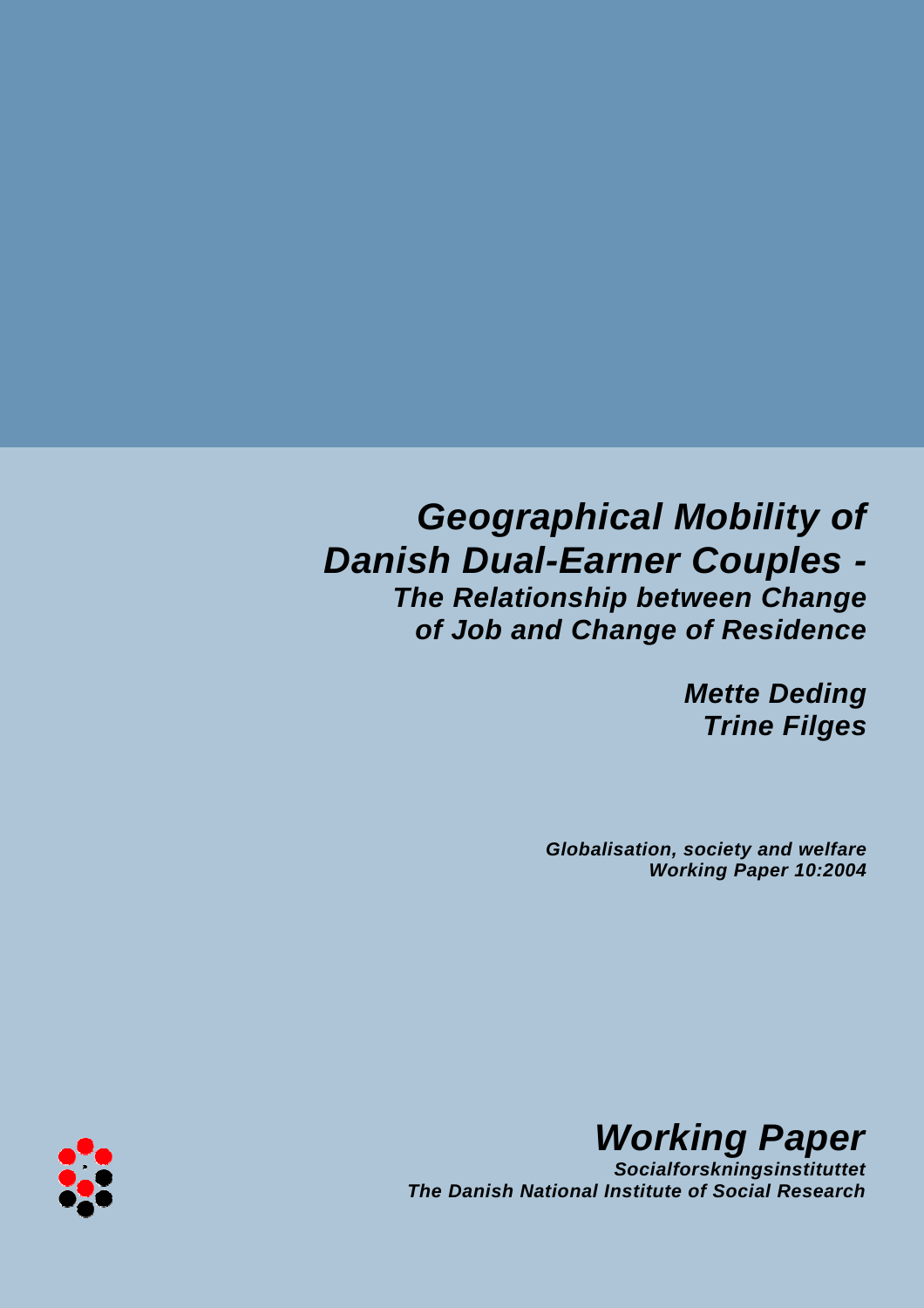# *Geographical Mobility of Danish Dual-Earner Couples - The Relationship between Change of Job and Change of Residence*

*Mette Deding Trine Filges* 

*Globalisation, society and welfare Working Paper 10:2004* 

The Working Paper Series of The Danish National Institute of Social Research contain interim results of research and preparatory studies. The Working Paper Series provide a basis for professional discussion as part of the research process. Readers should note that results and interpretations in the final report or article may differ from the present Working Paper. All rights reserved. Short sections of text, not to exceed two paragraphs, may be quoted without explicit permission provided that full credit, including ©-notice, is given to the source.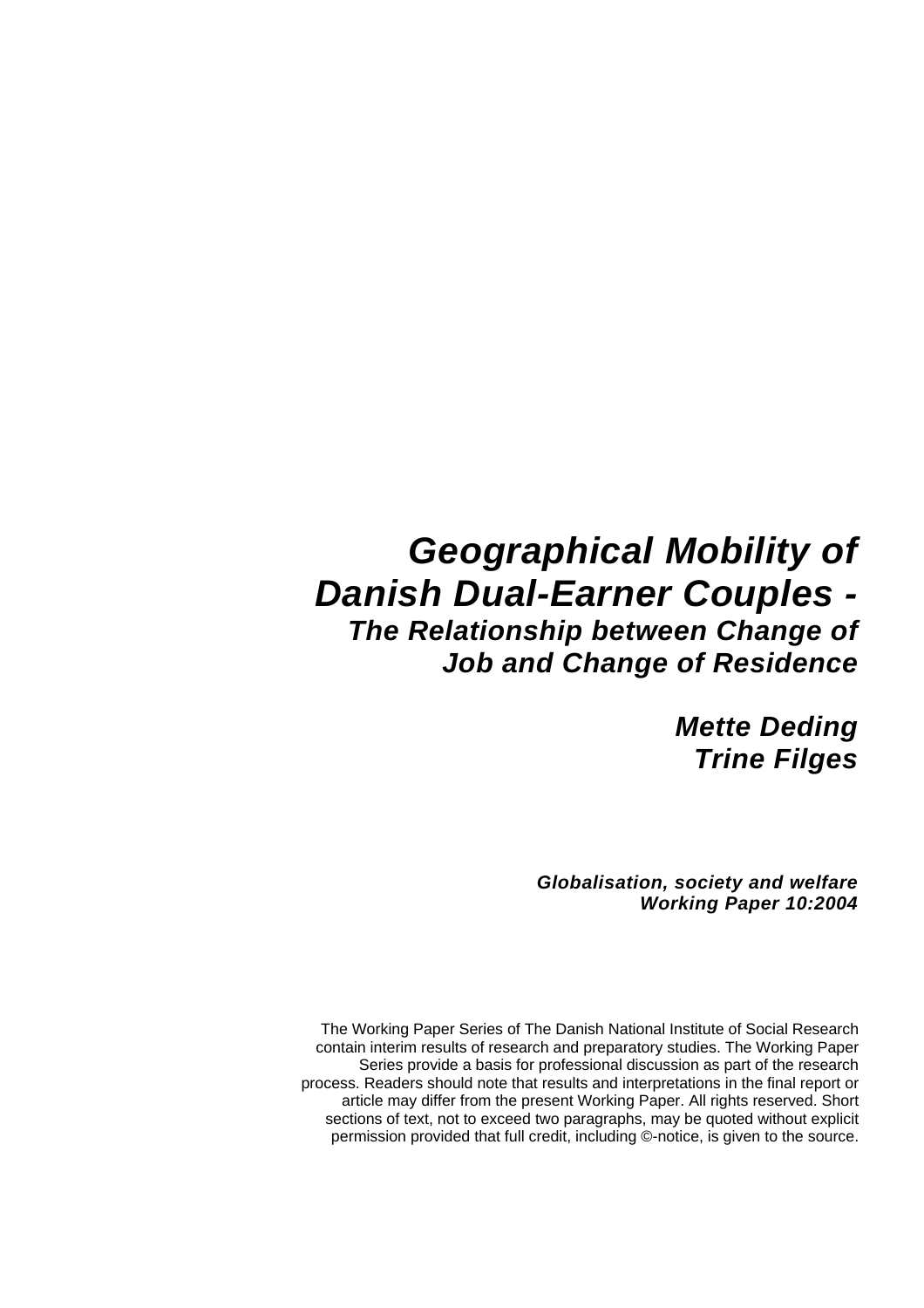## *Geographical Mobility of Danish Dual-Earner Couples - The Relationship between Change of Job and Change of Residence*

by

## Mette Deding Trine Filges

#### **Abstract:**

In this paper, we analyse the empirical relationship between geographical residence mobility and geographical job mobility for Danish dual-earner couples. Based on register data from Statistics Denmark from 1999 and 2000, we estimate three probabilities, taking the interdependence between the relations into account: The probability of moving residence to another commuting area within the country, the probability of the husband changing job to another commuting area, and the probability of the wife changing job to another commuting area. The empirical findings strongly point to the importance of addressing the interrelationship between residence and job as well as the interrelationship between spouses. Especially moving residence makes a simultaneous job change much more likely than the other way around. Thus, region of residence seems to matter more for the determination of the region of work, than the work region matters for the determination of the residence region. Furthermore, although the model stresses the importance of looking at both spouses, we do not find marked differences between the men and the women. Thus, our results do not indicate that one spouse is more important than the other in determining geographical mobility.

*Note*: An earlier version of the paper was presented at the ESPE conference, New York, 2003, the ESEM conference, Stockholm, 2003, the EALE conference, Bilbao, 2003, and a workshop on geographic mobility at SFI, 2004. The authors thank Jos van Ommeren, Konstantinos Tatsiramos, Olle Westerlund and conference participant for useful comments. The usual disclaimer applies.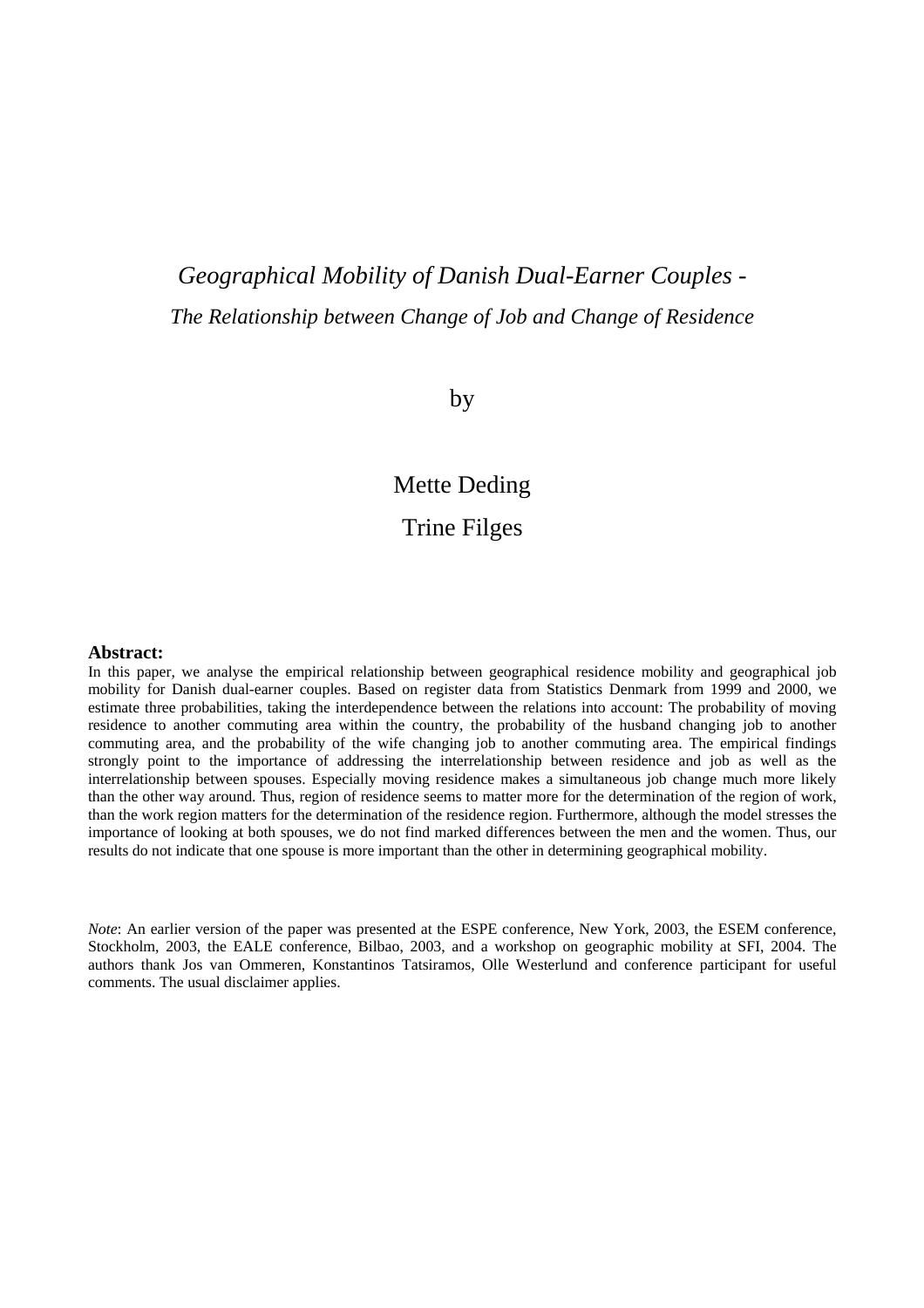## **1. Introduction**

Geographical job-mobility, defined as moving job to another geographical region within the country, is an important aspect of a flexible labour force. First of all, geographical job-mobility is central for avoiding regional employment inertia. Secondly, the willingness to be geographically mobile may shorten individual unemployment spells considerably.

Although Danish job turnover rates are relatively high, the major share of job changes take place within the current residence region. This is natural for several reasons. Getting a new job far away increases the commuting distance and thus implies reflections about moving residence. Another obstacle is the family, i.e. spouse and children. A requirement for accepting a job in a new geographical region may thus be that the spouse also gets a new job, while children may reduce the probability of moving altogether, because the parents are reluctant to move the children.

The knowledge about the relationship between the change of job and the change of residence is limited, although the theoretical link between the two is well established. Furthermore, the understanding of the empirical relationship between spouses' geographical job-mobility is incomplete. Especially in the Danish context, these issues have not been analysed.

The purpose of this paper is to get new empirical insight about the geographical job and residence mobility of Danish dual-earner couples. Based on register data from Statistics Denmark from 1999 and 2000, we study the geographical job and residence mobility of couples aged 20-59 years, where both spouses are wage earners. We estimate three probabilities: the probability of moving residence to another region, the probability of the husband changing job to a new region, and the probability of the wife changing job to a new region. Furthermore, we take the interdependence between the three decisions into account.

The paper is organised as follows. In the next section, we review some of the previous literature on geographical mobility. In section 3, the econometrical framework and the data are described. Results are found in section 4 and, finally, concluding remarks are found in section 5.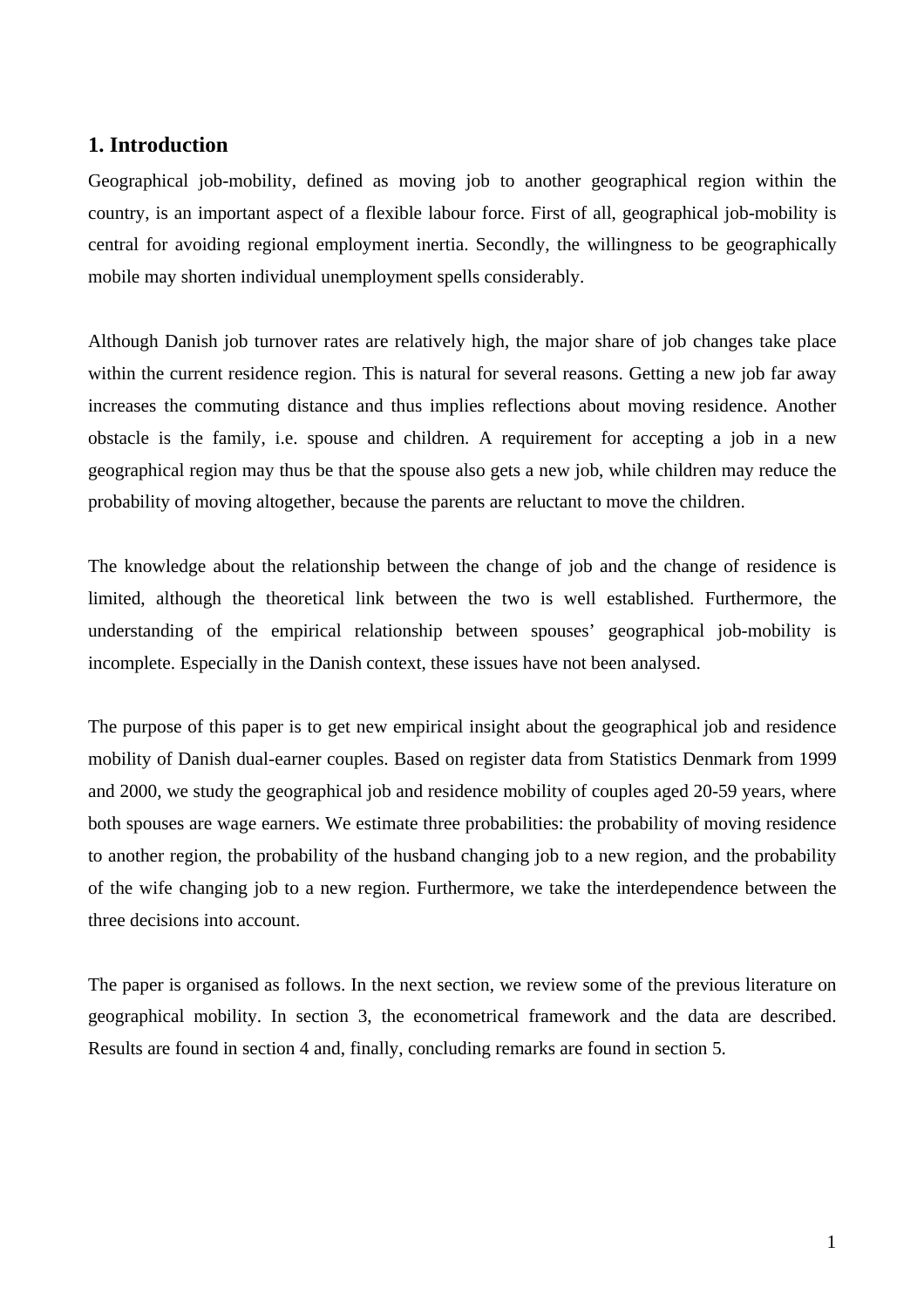## **2. Earlier Studies**

Internationally, there have been many studies about geographical mobility. OECD presents a crosscountry comparison of internal migration rates in 17 countries (OECD, 2000). This cross-country comparison reveals that the level of internal migration is relatively high in the United States, Japan, Canada, Australia, New Zealand, and the United Kingdom, whereas internal migration rates in the European countries are considerably lower (with the exception of the United Kingdom). The general conclusion is that within European countries, regional unemployment and wage differentials persist because of the relatively low geographical mobility.

When studying the determinants of geographical mobility at the micro-level, most analyses are concentrated at the individual level rather than at the household level (for a survey, see Greenwood, 1985). As pointed out, for instance by Greenwood (1985), the determinants of geographic mobility can be placed in two general categories: "life-cycle" determinants and "other personal" determinants. Thus, a large number of moves occur in relation to traditional life-cycle events, such as marriage, birth of children, completion of schooling, career opportunities, or retirement. On the other hand, personal factors such as education, employment status, age, or gender are also of potential importance. Typically, studies of geographic mobility use cross-section data. Sandefur and Scott (1981), however, stress the importance of considering mobility in a life-cycle perspective. Using US data with retrospective migration information, they find that the effect of life-cycle episodes almost completely explains the negative relationship between age and geographic mobility usually found in cross-section data.

Besides the individual characteristics, regional macro conditions are also relevant to consider. For instance, local unemployment rates are typically expected to have a positive effect on migration, such that individuals are more likely to move away from high-unemployment regions. It should be kept in mind, though, that whereas the unemployment rate naturally is important for the unemployed, it is less important for the employed. DaVanzo (1978) thus finds that while higher regionally unemployment rates increase the probability of moving away for the unemployed, the effect on employed individuals is very little. Ahn, de la Rica and Ugidos (1999) study the relationship between the willingness to move and the duration of unemployment in Spain. They find that the willingness to move does not depend on the period of unemployment; but that on the other hand, the job-finding probability depends positively on the willingness to migrate.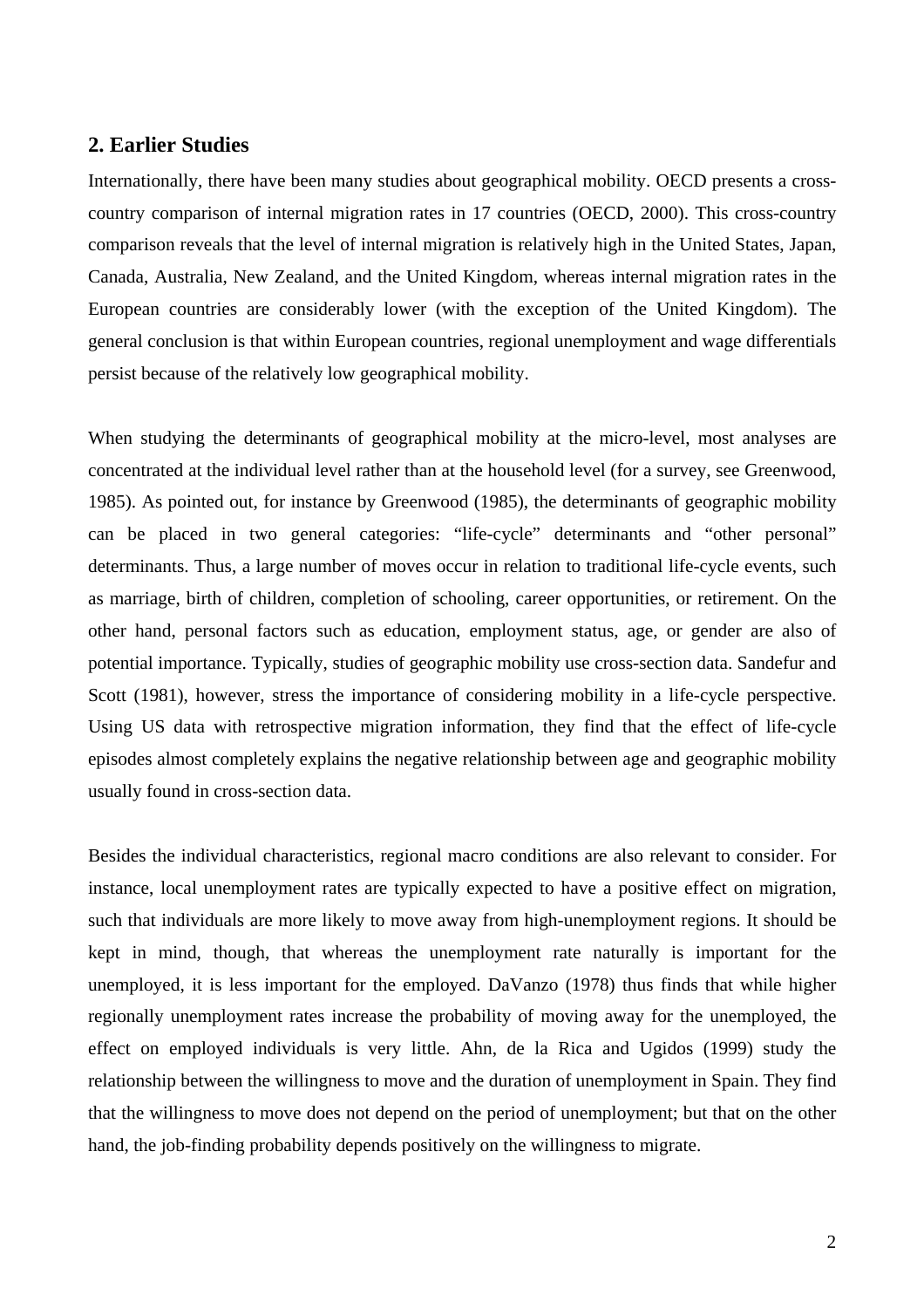Another macro factor that is important for the moving behaviour of individuals is the housing market. Generally, homeownership has a negative effect on mobility. However, Van Leuvensteijn and Koning (2004) have studied the relationship between residential mobility and homeownership in the Netherlands. Contrary to findings in other countries, they do not find Dutch homeowners to be less mobile than Dutch tenants. On the other hand, the decision to buy a home seems to be driven by job commitment. Böheim and Taylor (1999) study the reasons for moving house in Britain using the British Household Panel Survey. Their findings suggest that unemployed are more likely to move than employed and furthermore that employment reasons are the single largest motivation for moving residence between regions.

A facet of internal migration that is of special relevance for this paper is the influence of family ties. Mincer (1978) explores this issue for the US and finds that family ties tend to deter migration. This is especially the case for dual-earner families. The reason for the tie is that the net gain of moving should be positive for the entire family in order for the move to take place. It could thus be the case that a possible gain of moving for one family member is offset by a greater loss for the spouse, thus creating a "tie". The consequence is that families are less mobile than singles.

Sandell (1977) reaches the same conclusion about family mobility. He finds that the probability of moving is significantly lower if the wife is employed, and decreases further with the wife's labour market experience. On the other hand, the family migration probability increases with the husband's education. Overall, the negative effect of a working wife is typically offset by the husband's characteristics. A possible explanation for this is offered by Bielby and Bielby (1992). They find that couples' orientation towards the "provider role" shapes how they respond to job opportunities in other geographical regions. For the typical couple, the wife is thus deterred from moving by the husband's potential loss, while the husband is not deterred by the potential loss of the wife. However, in families where traditional gender roles are rejected, these gender differences disappear. In other words, the finding of the husband being more important for the migration decision than the wife is possibly linked to the fact that men typically are the main breadwinners.

Spilimbergo and Ubeda (2004) extent the concept of family attachment and ask why it is that blacks in the United States move less than whites despite having characteristics typically associated with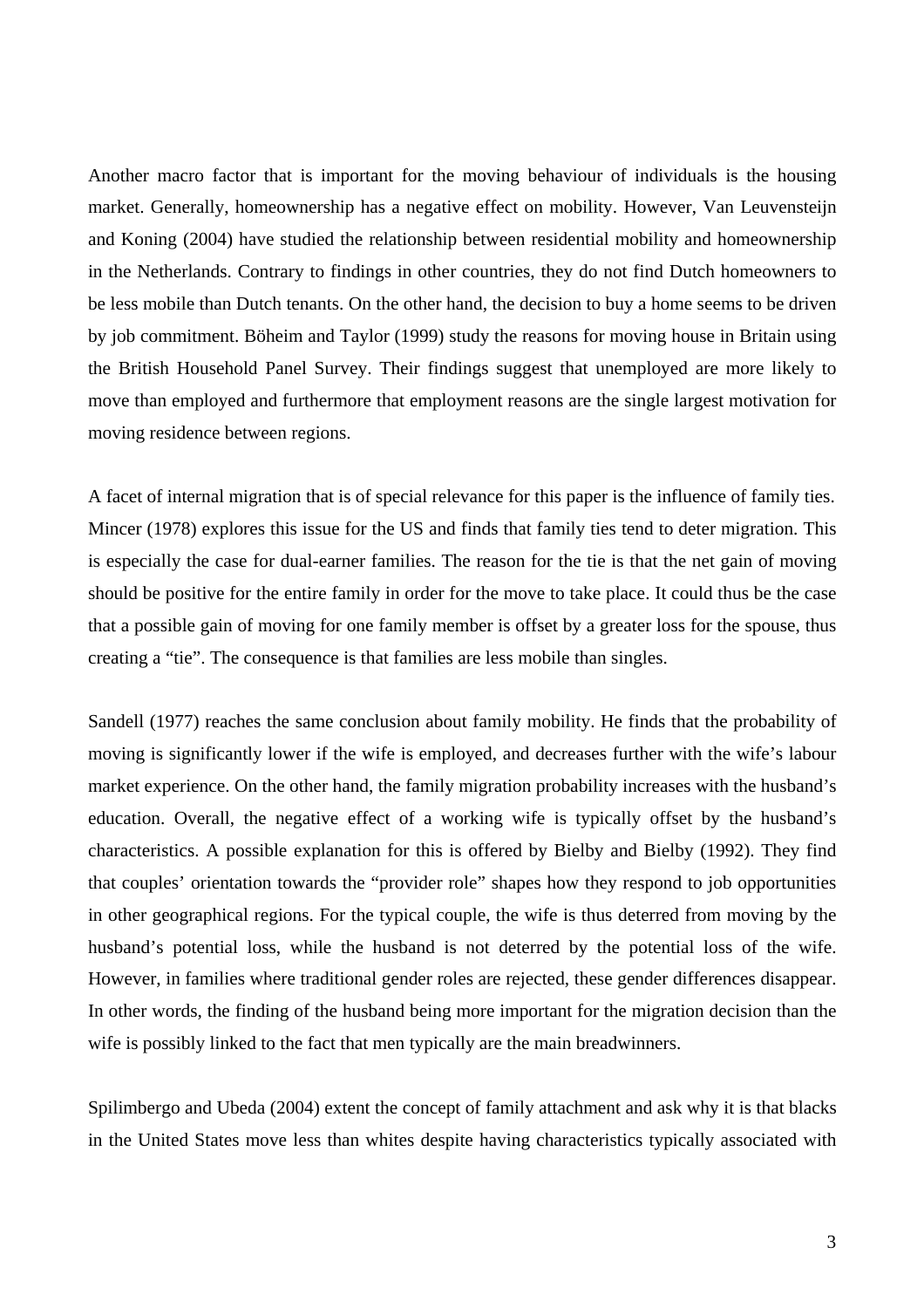higher mobility, such as higher unemployment rates and less homeownership. The answer provided is that the stronger family ties of blacks – for instance the larger frequency of extended families – make them less geographically mobile.

Assuming that the family is the decision-making unit, Nivalainen (2004) finds that Finnish twoearner families migrate less than other families and that migration is mainly due to the husband's career. Furthermore, Gardner, Pierre and Oswald (2001) study the residential mobility of British households. They are especially interested in mobility for job reasons, where they find an asymmetry between men and women. When women are in relationships, they are thus more mobile for partner's job reasons than for own job reasons, while men are more mobile if their partners do not work. In addition, tenants are found to be more mobile than homeowners.

Although the studies mentioned above include job characteristics in various manners, the relationship between job mobility and residence mobility is not addressed explicitly. Van Ommeren, Rietveld and Nijkamp (1999 and 2000) model this interrelation using a search model framework. The hypothesis is that job mobility and residence mobility are related by the commuting distance and so it is found that an increase in commuting distance increases the probability of both residential mobility and job mobility. Van Ommeren (2000) loosens the assumption of the traditional individual search model by analysing job and residential search behaviour of two-earner households. The main finding is that two-earner households search less in the housing market but more in the job market, depending on commuting distance.

In Denmark, studies of geographical mobility are scarce. Newer studies include Norstrand and Andersen (2002) and Munch (2002). Norstrand and Andersen (2002) analyse moves between and within commuting areas. The analysis is based on grouped individual-specific data and shows that people especially moves to areas with attractive living conditions, such as access to recreational areas. In addition, job possibilities play a role, especially for higher educated individuals. Munch (2002) considers residential moves within one commuting area – the Copenhagen region, and investigates the importance of county-taxes and county standards of services (libraries, child care, etc.). Of these factors, especially taxes are found to matter. Other studies have looked at geographical mobility in a narrower sense, such as moving between urban and rural areas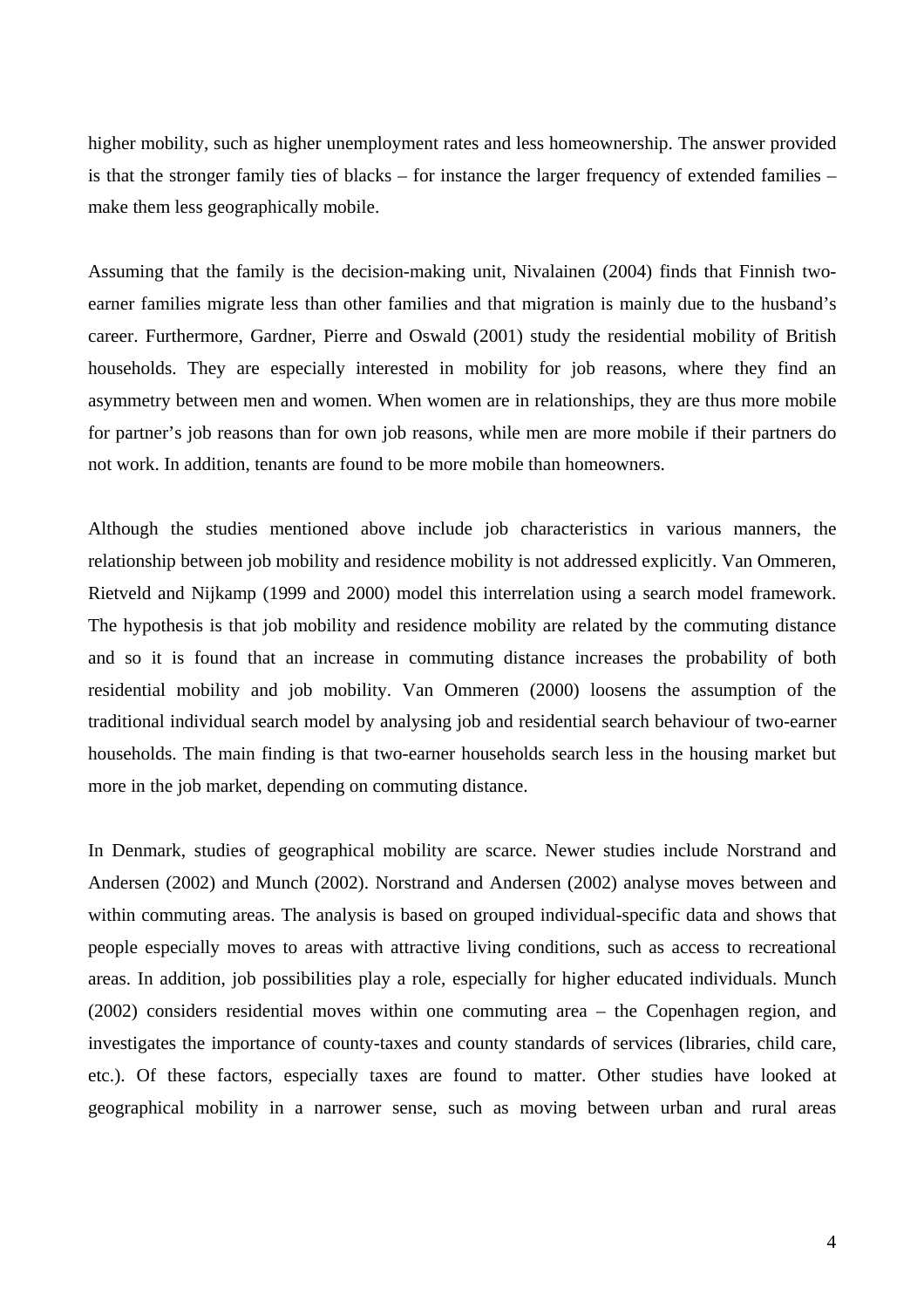(Graversen, Hummelgaard, Lemmich and Nielsen, 1997) and to/from socially deprived areas (Rasmussen, 2001).

Finally, the link between job and residential moves has been studied by the Danish Economic Council (2002). Looking at transition rates between 1999 and 2000, they find that despite the high job turnover rates in Denmark, the extent of geographical mobility among employed individuals is limited. Furthermore, comparing the level of residential mobility in Denmark to other OECD countries, Danish mobility is found to be on the same level as other continental European countries, but lower than for instance in Sweden. None of the Danish studies, however, explicitly focus on family mobility.

#### **3. Empirical Model and Data**

#### *3.1 Empirical model*

In the empirical specification, we define job changes (for either the husband or the wife) as well as a residential change as a change from one commuting area to another commuting area. We estimate the probability of the couple changing residence and of the husband or the wife changing job. Thus, we estimate three discrete choice processes, each of which are specified by a probit model. However, as mentioned the changes and the decisions behind the changes are all interrelated. Thus, the probability of changing residence depends on whether one of the spouses have changed job, and vice versa. Furthermore, the probability of a job change may depend on the other spouse's job change. The estimation procedure will take these interdependences into account.

Consider the estimation of the husband changing job, the wife changing job, and the couple changing residence, respectively. A change of job occurs if one spouse changes from a job in one commuting area to a job in another commuting area between period t and period  $t+1$ , and a change of residence occurs if the couple changes from a residence in one commuting area to a residence in another commuting area between period t and period  $t+1$ . Let  $y_r$  be the indicator variable for residence mobility, and  $y_j^{\text{th}}$  and  $y_j^{\text{th}}$  be the indicator variable for job mobility for the male and the female, respectively. Defining  $y_r^*$ ,  $y_j^{m*}$  and  $y_j^{f*}$  as the latent variables corresponding to  $y_r$ ,  $y_j^m$  and  $y_j^f$ ,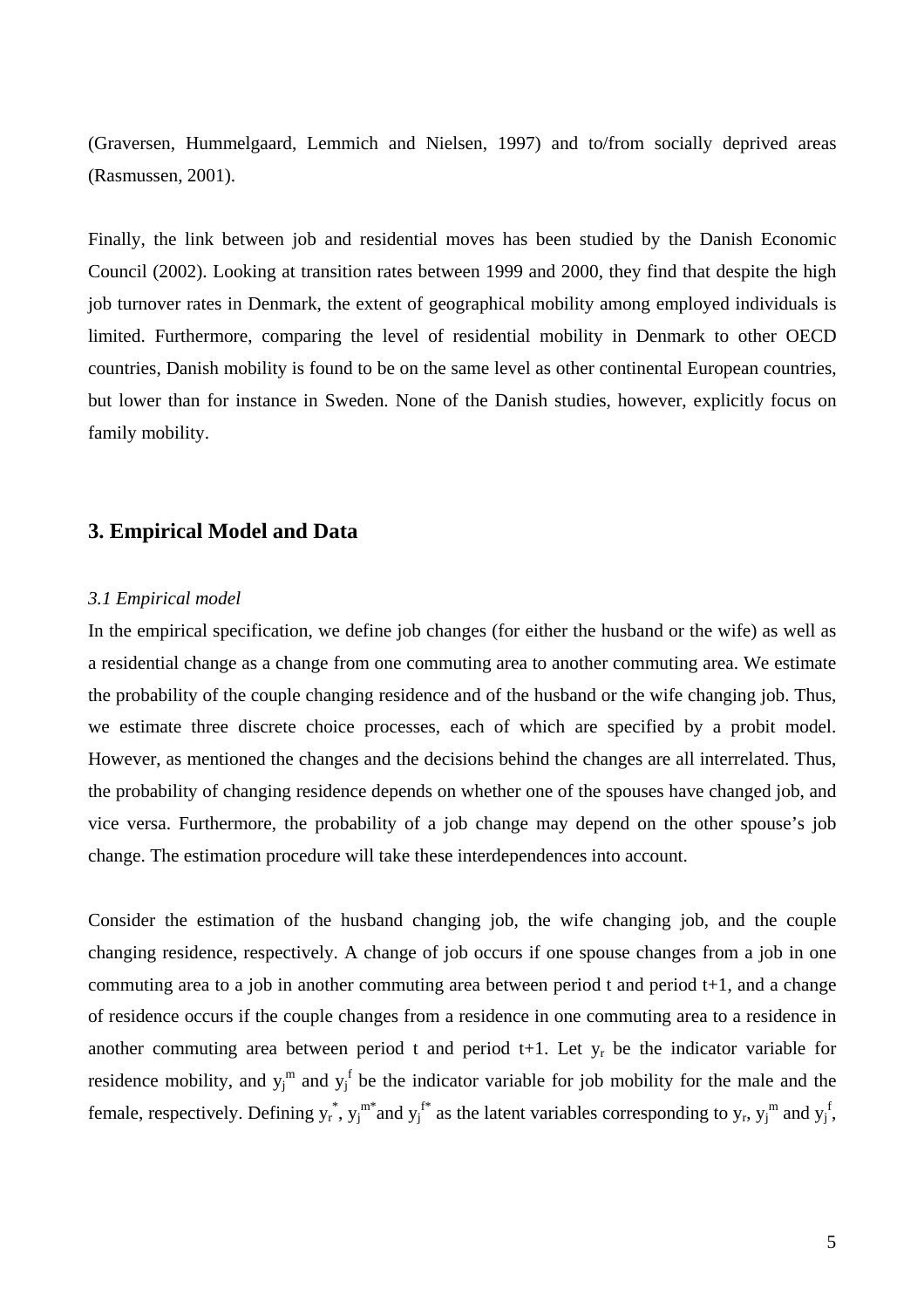the model is as follows (where  $x_r$ ,  $x_j^m$  and  $x_j^f$  are vectors of exogenous variables and  $\gamma$  and  $\beta$  are parameters)

(1)  
\n
$$
y_r^* = \gamma_j^m y_j^m + \gamma_j^f y_j^f + \beta_r^r x_r + \varepsilon_r
$$
\n
$$
y_j^{m^*} = \gamma_r y_r + \gamma_j^f y_j^f + \beta_j^{m^*} x_j^m + \varepsilon_j^m
$$
\n
$$
y_j^{f^*} = \gamma_r y_r + \gamma_j^m y_j^m + \beta_j^f x_j^f + \varepsilon_j^f
$$

and

|     |       | $y_r = 1$ if $y_r^* > 0$<br>$= 0$ if $y_r^* \leq 0$            |
|-----|-------|----------------------------------------------------------------|
| (2) | $= 0$ | $y_i^m = 1$ if $y_i^{m^*} > 0$<br>if $y_i^{m^*} \leq 0$        |
|     |       | $\mathbf{f}$ 1 : $\mathbf{f}$ $\mathbf{f}^*$ $\leq \mathbf{0}$ |

$$
y_j^f = 1 \qquad \text{if} \quad y_j^{f^*} > 0
$$

$$
= 0 \qquad \text{if} \quad y_j^{f^*} \le 0
$$

In order to take account of the endogeneity of the regressors, we estimate the model by Amemiya's Generalised Least Squares (AGLS) for probit models with endogenous regressors (Amemiya, 1974 and 1979). With the AGLS estimator, the endogenous regressors are treated as linear functions of the instruments and the exogenous variables, while correcting for the truncated distribution of the dependent variable. In essence, the AGLS is thus a variant of the traditional GLS estimator. For details of AGLS, see Maddala (1983).

#### *3.2 Data*

The data used for the analysis are merged together from several registers from Statistics Denmark and include information on age, education, family composition, residence and work location, distance between residence and work, and residence and job characteristics. We analyse job changes and residence changes in the year 2000, i.e. between ultimo 1999 and ultimo 2000. We use information on individuals in couples aged 20-59 years, who are both employed in both 1999 and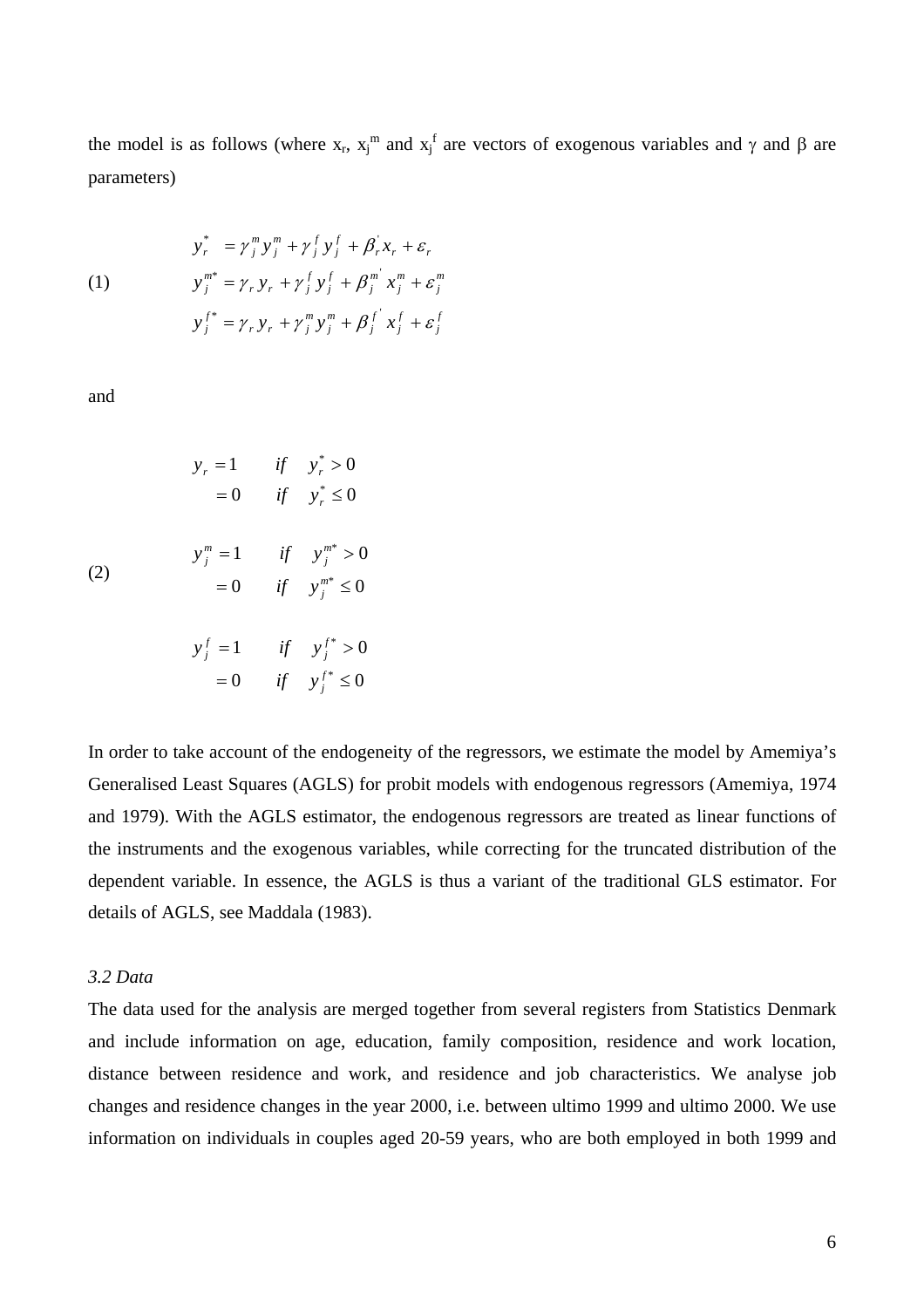2000.This leaves us with about  $450,000$  couples.<sup>1</sup> A change of job or a change of residence is defined geographically. Thus, what we call a change of residence is a move from one commuting are to another commuting area, and a change of job is a change of workplace from one commuting are to another commuting area. Commuting areas are regional units in which most inhabitants both reside and work. More specifically, the commuting areas are defined as geographic areas where commuting in and out is below a certain factor. Using this definition, Denmark is divided into 45 commuting areas usually centred on major towns (Andersen, 2000). The Copenhagen area is the largest commuting area.

The means of the variables are found in table 1. In the table, we distinguish between couple-specific variables (such as children and housing) and individual-specific variables (such as labour market characteristics). 2.6% of the couples moved residence to another commuting area between 1999 and 2000, while 11.9% of the men and 9.8% of the women changed job to another commuting area. Geographical job mobility is thus relatively high and is furthermore substantially larger than the geographical residence mobility.

The age distribution of the sample is given both for the men and for the women, as well as the mean age of the couple. Looking at the mean age of the couples, we find that about two-thirds are aged 30-49 years, while the last third are 20-29 years or 50-59 years on average. The men are older than the women, thus about 26% of the men are aged 50-59 years compared to 18% of the women. The average age difference is 3 years, which is a typical finding for couples. Concerning children, both the number of children and the age of the oldest child are included. We expect that having children increase the cost of moving residence, both because it may be difficult to find childcare in the new region and because the children must adjust to a new neighbourhood. In addition, we expect the child costs to be stronger for children in the school age than for younger children, thus we distinguish between age groups.

Education is split into 3 categories: low, medium and high. Two-thirds of both men and women have medium educational attainment, while more men than women – 8% compared to 5% - have higher education. This primarily reflects the men's older age, as they are more likely to have completed their educations. Moreover, the share of individuals who have completed their education

 $\overline{a}$ 

<span id="page-9-0"></span><sup>&</sup>lt;sup>1</sup> The couples may be married or cohabiting. For convenience, we use the terms 'husband' and 'wife' whether the spouses are legally married or not.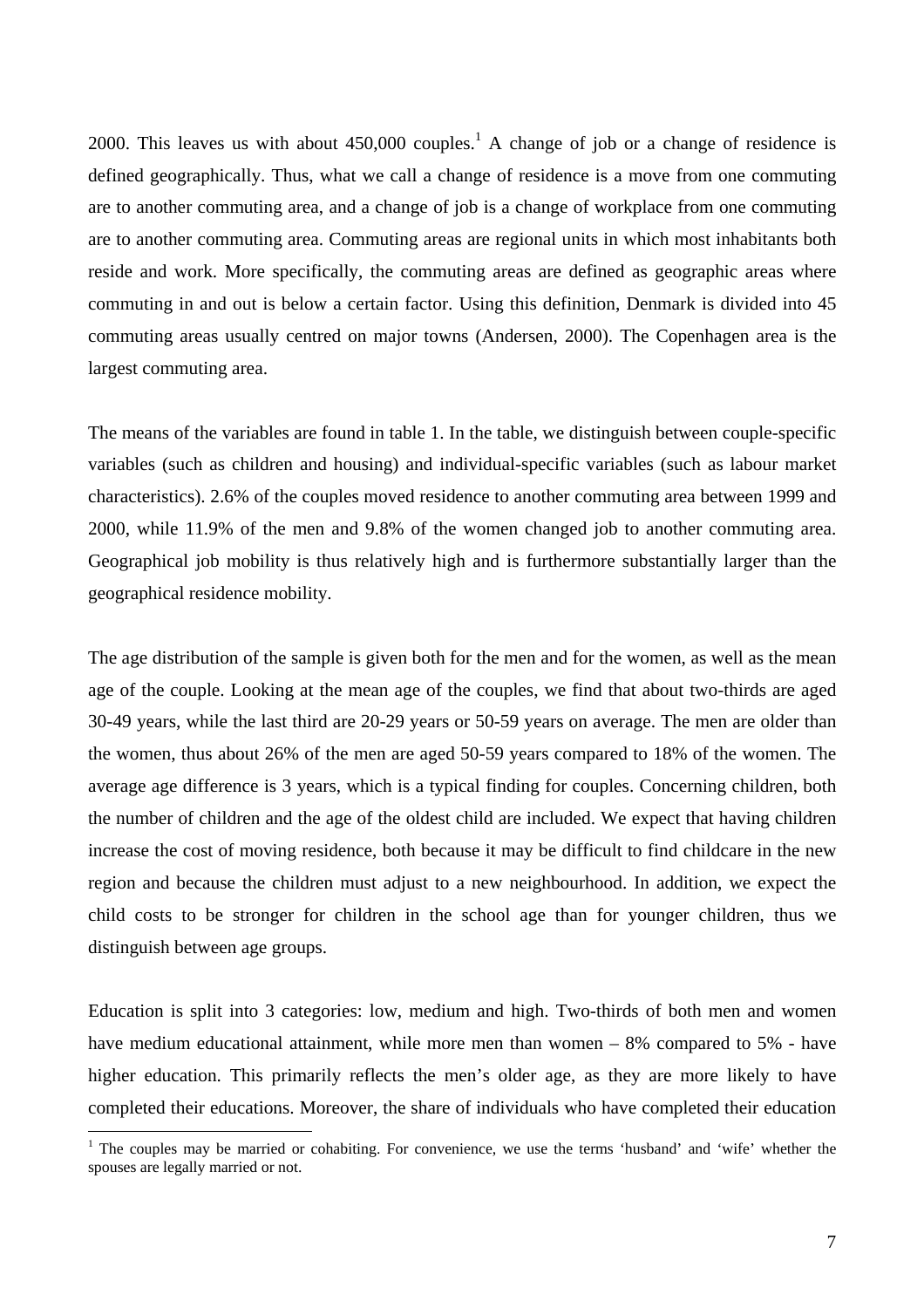during the year 2000 (and thus is likely to move from the low education category to another category) is twice as high for women compared to men (2% compared to 1%).

Other studies have found that higher educated people are more likely to be geographically mobile than lower educated individuals (Wayne, Webber and Walton, 2002; Greenaway, Upward and Wright, 2002). However, when studying the mobility of couples it is interesting to analyse possible differences between different combinations of education. As seen in table 1, in almost half of the couples (48%) both spouses have medium education. However, in 23% of the couples the husband has more education than the wife, and in 16% of the couples the wife has more education than the husband (in the remaining couples both have low education or both have high education). We include these "combination-variables" in the estimation of residence mobility.

The distance between job and residence is measured in kilometres. We do not have information on actual commuting costs, thus commuting distance is used as a proxy for the costs. On average, men commute more than women – 16 kilometres compared to 10 kilometres. Considering commuting at the household level, the average maximum commuting distance is 20 kilometres and the difference in commuting distances between the spouses is 15 kilometres on average. Thus, many couples make arrangements such that one spouse (typically the woman) works close to home, while the other works further away.

The vast majority of the couples live in owned residences (80%), while 19% lives in rented residences. The average size of the residence is calculated per family member, and on average people has lived in the same residence 10 years. Unfortunately, we do not have information on how long people has lived in the same commuting area. An indicator variable is included for the residence being in the Copenhagen area. This specific commuting area is much larger than the others both concerning job and residence opportunities, and thus it is natural to expect lower residence mobility for individuals living in Copenhagen.

Finally, some labour market variables are included. Actual labour market experience is measured in years and averages 19 years for men and 15 years for women. The Danish labour market is highly segregated; thus, 77% of the men are employed in the private sector compared to 52% of the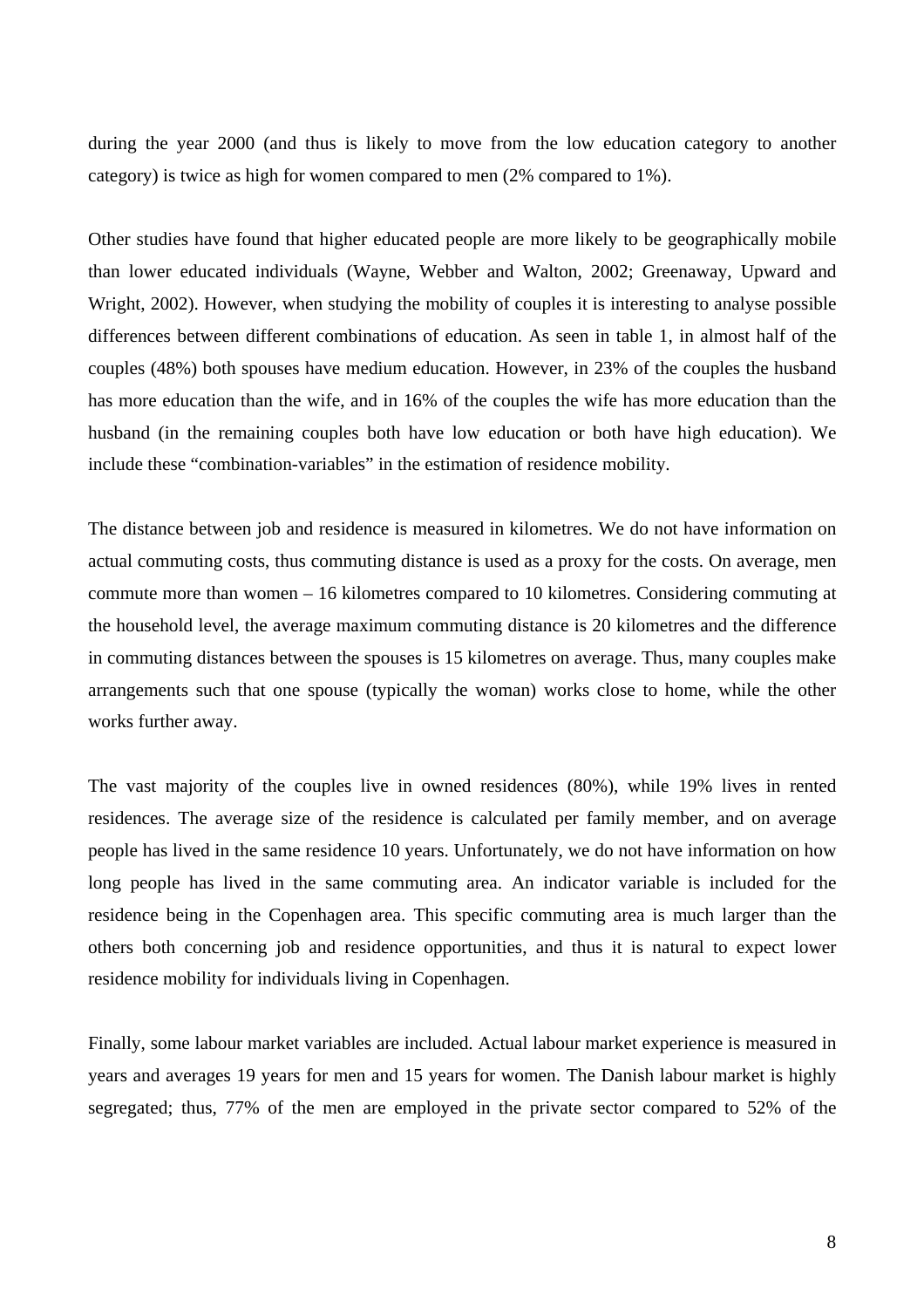women, while 12% of the men are employed in the local government public sector compared to 40% of the women. Finally, about 36% of the jobs are situated in the Copenhagen commuting area,

--------------------------------

Table 1 around here

The relationship between change of job and change of residence is underlined in table 2. From this table, we see that the proportion of job changes is much higher among the individuals that moved residence than among the others. Thus, 31% of both men and women that moved to another commuting area also changed job to another commuting area, compared to 11% and 9% among those who did not move. Furthermore, in about 15% of the couples that moved residence, both spouses changed job to another commuting area compared to less than 2% of the non-moving couples. This indicates the importance of addressing the interrelationship between the moves.

> -------------------------------- Table 2 around here --------------------------------

#### **4. Empirical Results**

 $\overline{a}$ 

In Table 3, the estimated coefficients for the probabilities of changing residence, the husband changing job, and the wife changing job to another commuting area are presented. The majority of the variables are highly significant, due to the large number of observations. Consequently, the significance of the estimated coefficients is less interesting than the size of the parameters. Thus, the discussion in this section will be based on the calculated marginal effects presented in Table  $4<sup>2</sup>$  $4<sup>2</sup>$  $4<sup>2</sup>$ .

In the first three rows of Table 4, we find the interaction coefficients, i.e. the estimated effect of a move in one dimension on a move in another dimension. The largest marginal effect is found for a

<span id="page-11-0"></span> $2^2$  Marginal effects are calculated at sample means.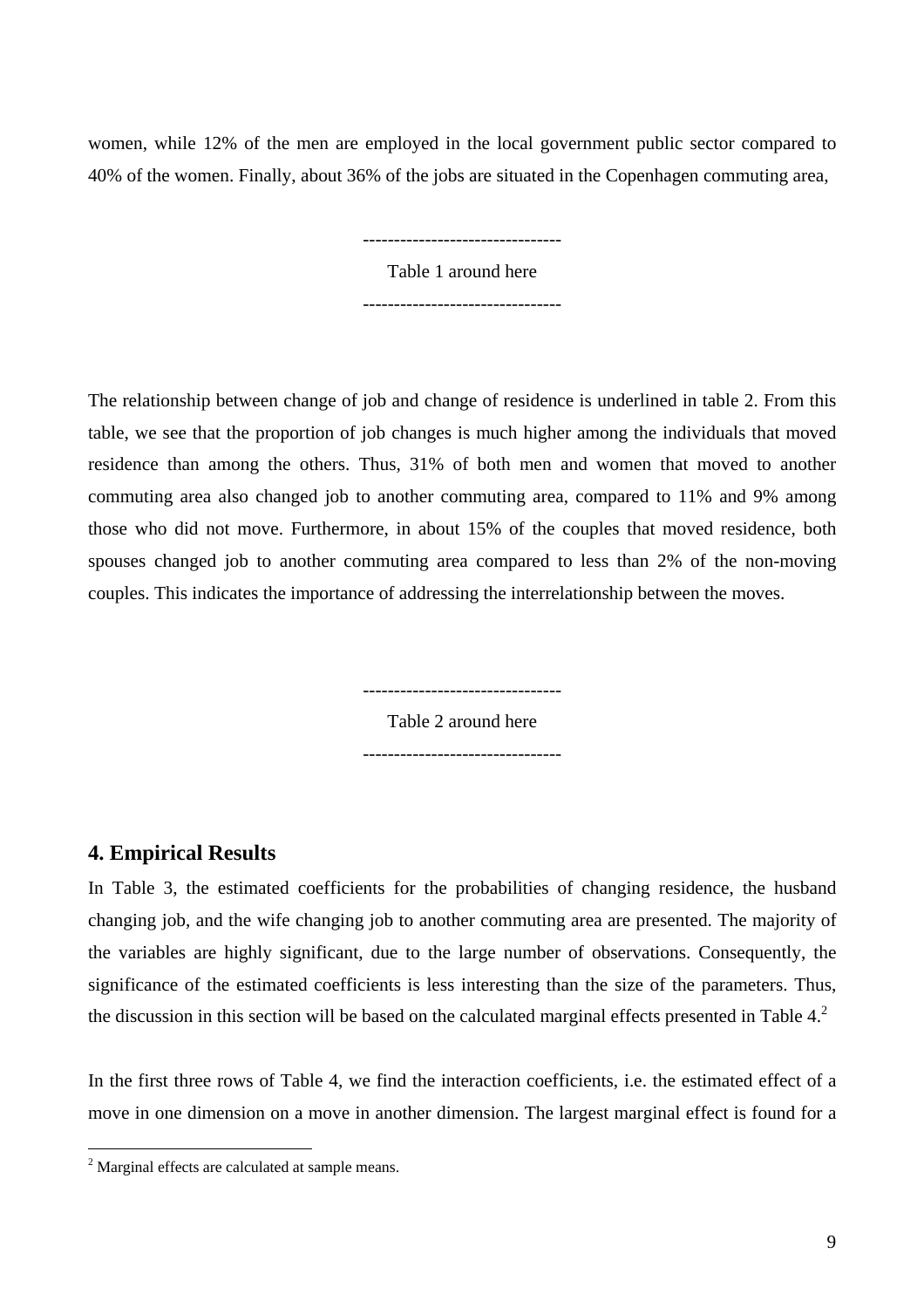change in residence. Thus, moving residence to another commuting area increases the probability that the wife changes job to another commuting area with 14 pct. while the probability of the husband changing job increases with 57 pct. This effect might seem dramatic, but keep in mind that only 2.5 pct. of the couples move residence within the given year, while the job mobility rate is much higher. The finding here thus implies that given a change of residence to another commuting are, the probability of a simultaneous job change is very high, especially for men.

Looking at the opposite relationship, job changes also have a significant impact on the probability of moving residence, although smaller. Thus, a change in the man's job-region increases the probability of a residence move by 11 pct., while the corresponding effect of the woman's job change is about 9 pct. Although the marginal effect of the husband's job change is slightly larger than the effect of the wife's job change, the difference is not significant and, thus, we cannot conclude that the job of one spouse is generally more important than the job of the other spouse. In both cases, however, the job change implies that the probability of moving residence increases considerably. This makes sense, because by definition the majority of couples live and work within the same commuting area. One (or both) getting a job in another commuting area will thus most likely increase the commuting distance for at least one of the spouses considerably, thus making a move logical.

The last interaction effect that we consider is the relationship between the spouses' jobs. The findings here indicate that the husband's job has a greater effect on the wife's job than the other way around. Thus, a change in his working area increases her probability of changing work area by 11 pct., while the opposite effect is only 6 pct. We know that men on average commute more than women, probably because women are the main responsible for possible children in the household. Thus, if the husband gets a job in another region further away from home, she may react by moving even closer to home. This could explain that she is more sensitive to changes in his working area than the other way around.

In total, we find that the interaction effects are very important, which confirms that it is central to take both job and residence moves into account. Compared to the other explanatory variables in the analysis, the largest marginal effects thus relate to the interaction parameters. Furthermore, residence seems to matter more for jobs than the other way around. This finding is in line with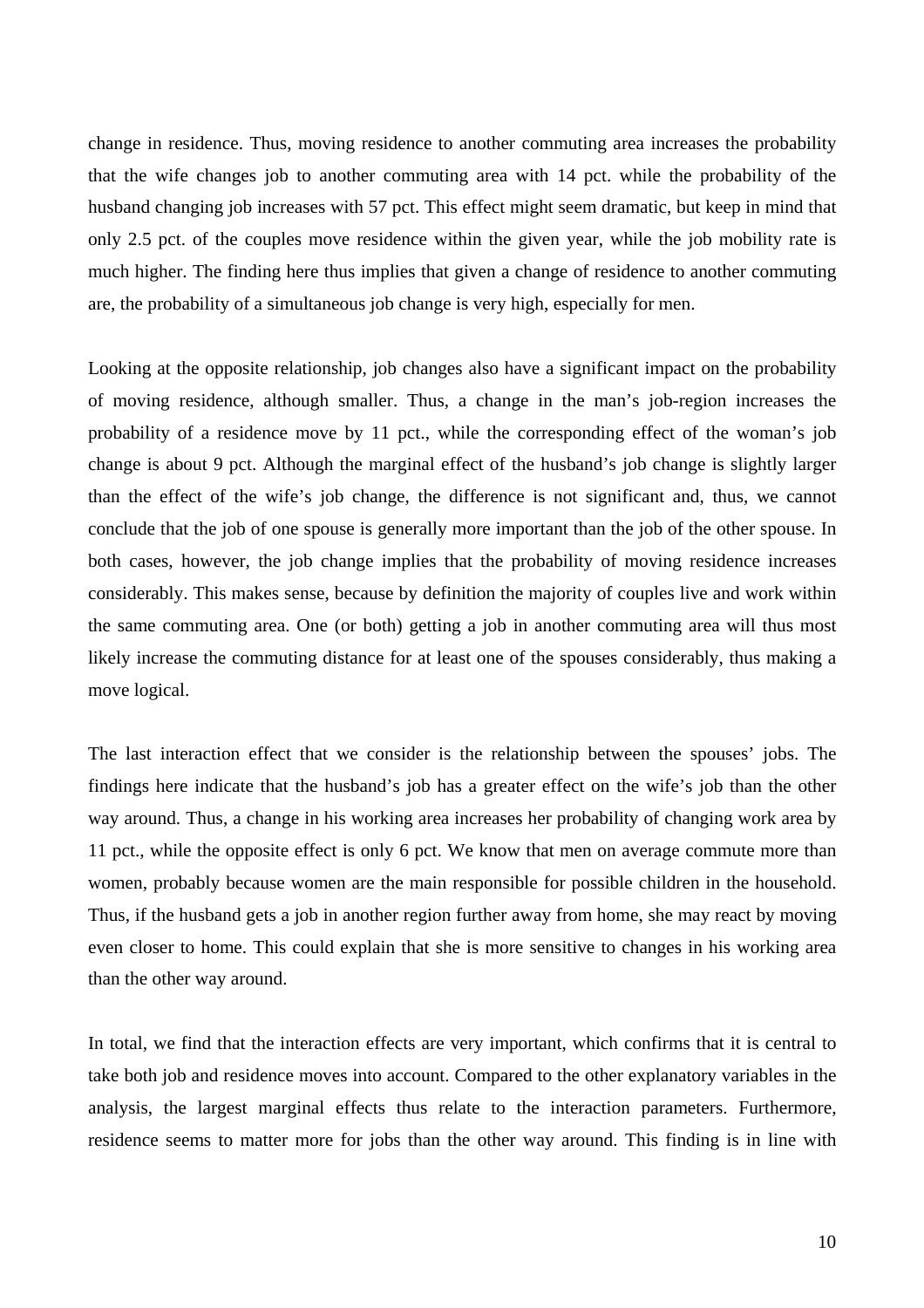Deding and Filges (2004), where we analysed reasons for residence mobility between municipalities among Danish wage earners. Those results indicated that more than half of the residence moves were initiated by various family reasons, but that own or partner's job move were involved in two-thirds of the moves. In other words, although the decision to move residence comes first for many couples, the residence move is succeeded by a job move.

Looking at the other explanatory variables, in general the results are as expected. For the probability of moving residence, we use the average age of the couple as well as the age difference between the spouses as explanatory variables. Compared to couples aged 20-29 years, unexpectedly the probability of moving residence for the 30-39-year-olds is marginally higher. A reason for this may be that many Danish couples are in their thirties before they have children and settle down. However, the difference between the two age groups is very small. Being older, i.e. 40-49 years or 50-59 years reduces the probability of moving residence, as we would expect. The older you get, the more attached you are likely to be to your neighbourhood and the less likely you probably are to move. The age difference between the spouses, however, has no effect on the probability of moving residence. Although a large age difference could imply that the spouses are at different point of their life-cycle, this does not have an impact on the probability of moving.

Regarding change of job-region, we find that this declines constant with age for both men and women. Thus, the older the individual, the less likely is a job change. This result, as well as the result for the older couples regarding residence moves, can easily be interpreted in terms of search theory. According to this theory, individuals or couples search for better jobs or better dwellings constantly. But given that a better job or a better dwelling has been accepted at one point in time, the next offer should be better than the present in order to be accepted. Thus, as time goes by the probability of receiving job or residence offers above the reservation level decreases and so does the probability of moving either job or residence.

Children are included in the residence equation, but not in the job change equations. We thus assume that children have a direct effect on the probability of moving residence, but only an indirect effect on the probability of changing job (through the interaction term). The probability of moving residence decreases with the number of children in the household. This makes sense as moving to another area with more children is a bigger decision than moving with fewer children.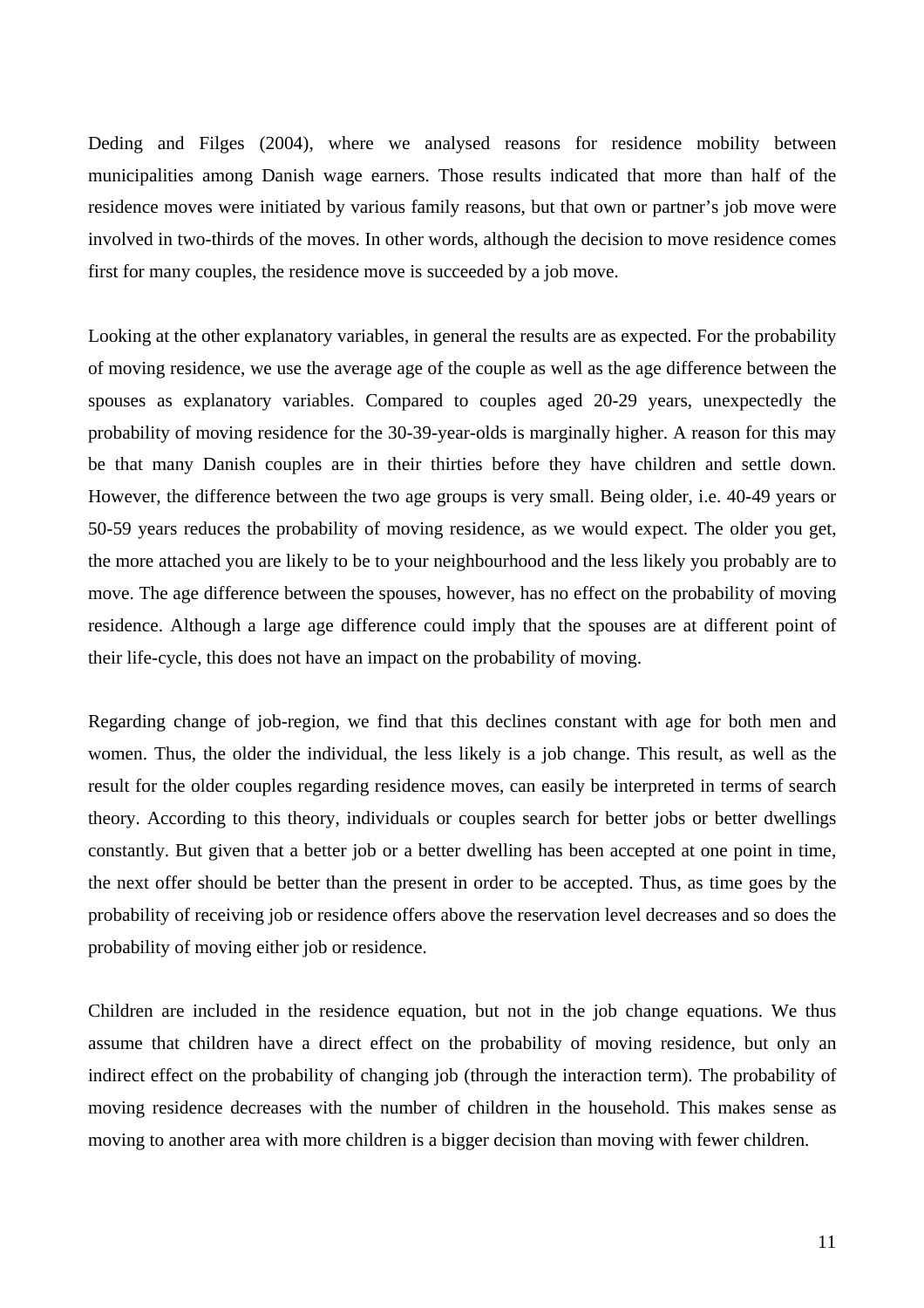Besides the number of children, we have included a dummy for age of the oldest child in the estimation. The reason for this is that we expect the moving behaviour to be different for a couple that has just become parents compared to a couple with say school-aged children. The results in the table confirm this expectation. Thus, when a child is born, it may be necessary to adjust the size and location of the residence, corresponding to the positive effect of having a child aged 0-2 years. However, as the children grow older, the probability of moving decreases and especially so when the oldest child is in the school age 7-17-years old. Parents are thus more reluctant to move when it involves changing school for their offspring.

Education is classified in 3 categories: basic, medium, and high education. The individual level of education is included in the job change equations. Interestingly, education has a different effect across genders. Compared to individuals with a basic (non-qualifying) level of education, higheducated men have a lower probability of changing job-region, while the corresponding effect for women is insignificant. On the other hand, both men and women with medium educations are less geographically job-mobile than men and women with basic educations. One reason for this dissimilarity could be that the male and female unskilled labour markets differ, so that the male unskilled labour market is more characterised by short-term contracts than the female unskilled labour market. Thus, the percentage of unskilled men paid by the hour is higher than for women. Another reason for the finding is that labour markets are distinctively different for the different educational groups. Demand for basic educated individuals is spread out across the country, but the more specialised you are in terms of education, the more concentrated is the demand for labour around the big town/cities. Although higher educated people may thus be more willing to move, given the residence they do not have the same opportunities as lower educated individuals.

Although the individuals in the analysis are employed in both 1999 and 2000, some are also students. Especially for the university educations, the average age of completion is quite high and student jobs are common. In our data, we cannot identify whether the jobs are regular jobs or student jobs, but we have included a dummy in the job change equations for having completed an education during the year 2000. As expected, this increases the probability of having changed jobregion significantly for both women and men. Thus, just after finishing an education the individual is more likely to shift to a job in another geographical region.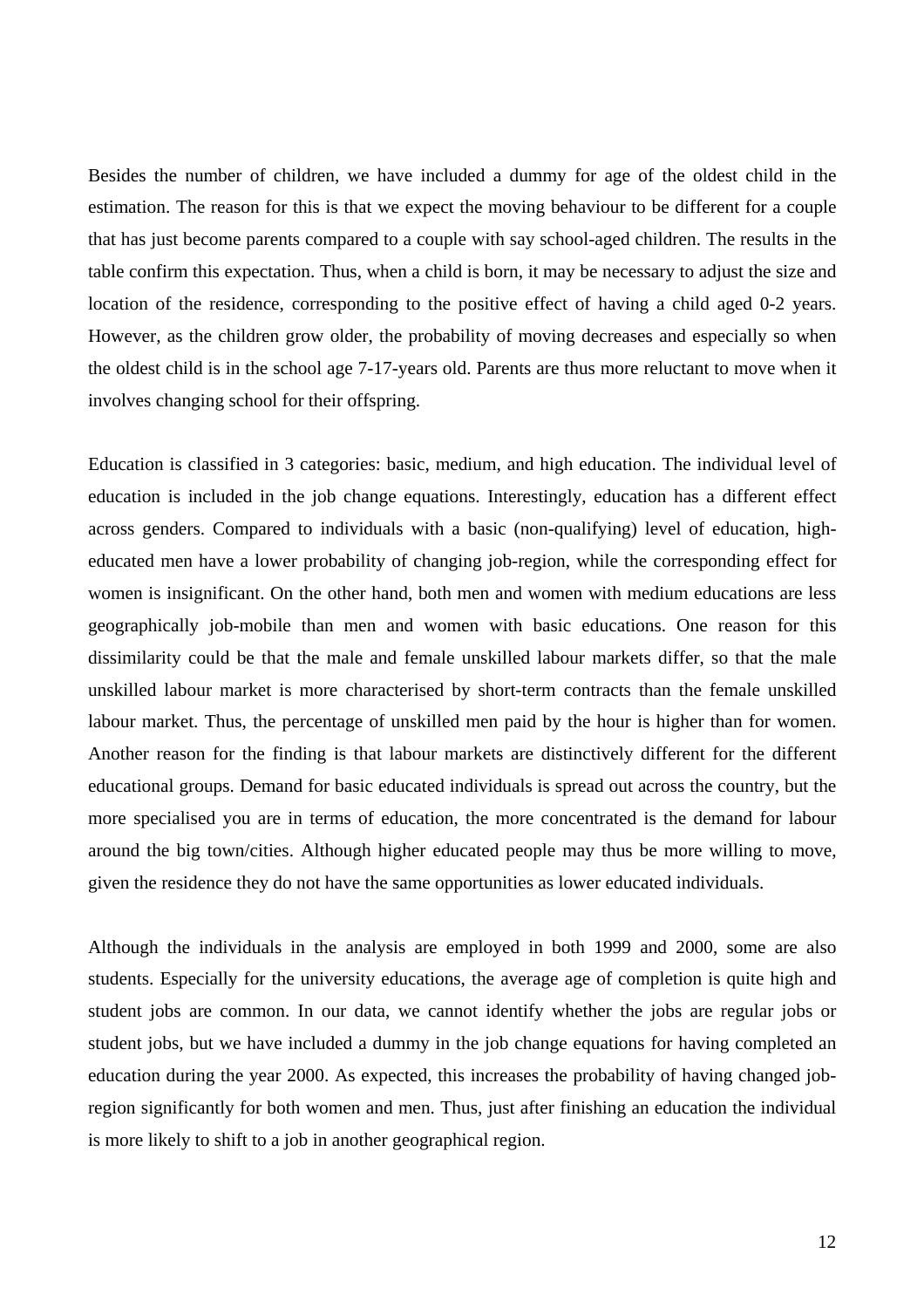Concerning the probability of changing residence, the interesting issue is how mobile couples with different combinations of education are. Our expectation is that high-education couples are more geographically mobile, both because their local job opportunities may be limited and because they may be less attached to the present residential area, as they often have had to move geographically in order to achieve the education. The results clearly confirm the expectation. Thus, we find that the probability of moving residence is largest for couples where both have high educations (the baseline category is couples where both have basic educations). The second largest positive effect is found for couples where the husband is highly educated and the wife is medium educated followed by couples where the husband is medium educated and the wife is highly educated. Also combinations where one of the spouses is highly educated while the other has a basic education are associated with larger moving probabilities than the baseline couples.

The findings concerning education point to the importance of education when analysing residential mobility. We thus find that higher education makes geographical mobility more likely. However, the results point to the importance of analysing the couple rather than the individual. Expected mobility for one person thus depends on the educational attainment of the spouse. For an individual with basic education, the difference in the probability of moving depending on whether the spouse also has basic education or whether the spouse has higher education is about one percentage-point. Finally, interestingly the results do not show any gender differences. Thus, it does not matter for the geographical mobility of the couple whether the husband or the wife has the highest education.

Interestingly, education seems to have a different effect on residence mobility and job mobility. Whereas the effect on geographic residence mobility is the expected, namely that higher educated couples are more likely to move, this relationship is not found for the geographic job mobility. Hence, we conclude that higher educated couples are less attached to a specific region and thus are more willing to move geographically to other regions, and then change job through the interaction term; whereas the likelihood of a job change to another region in itself does not increase with education.

The commuting distance between home and work has a positive effect on the probability of changing job for both men and women. However, we see that a longer commuting distance has a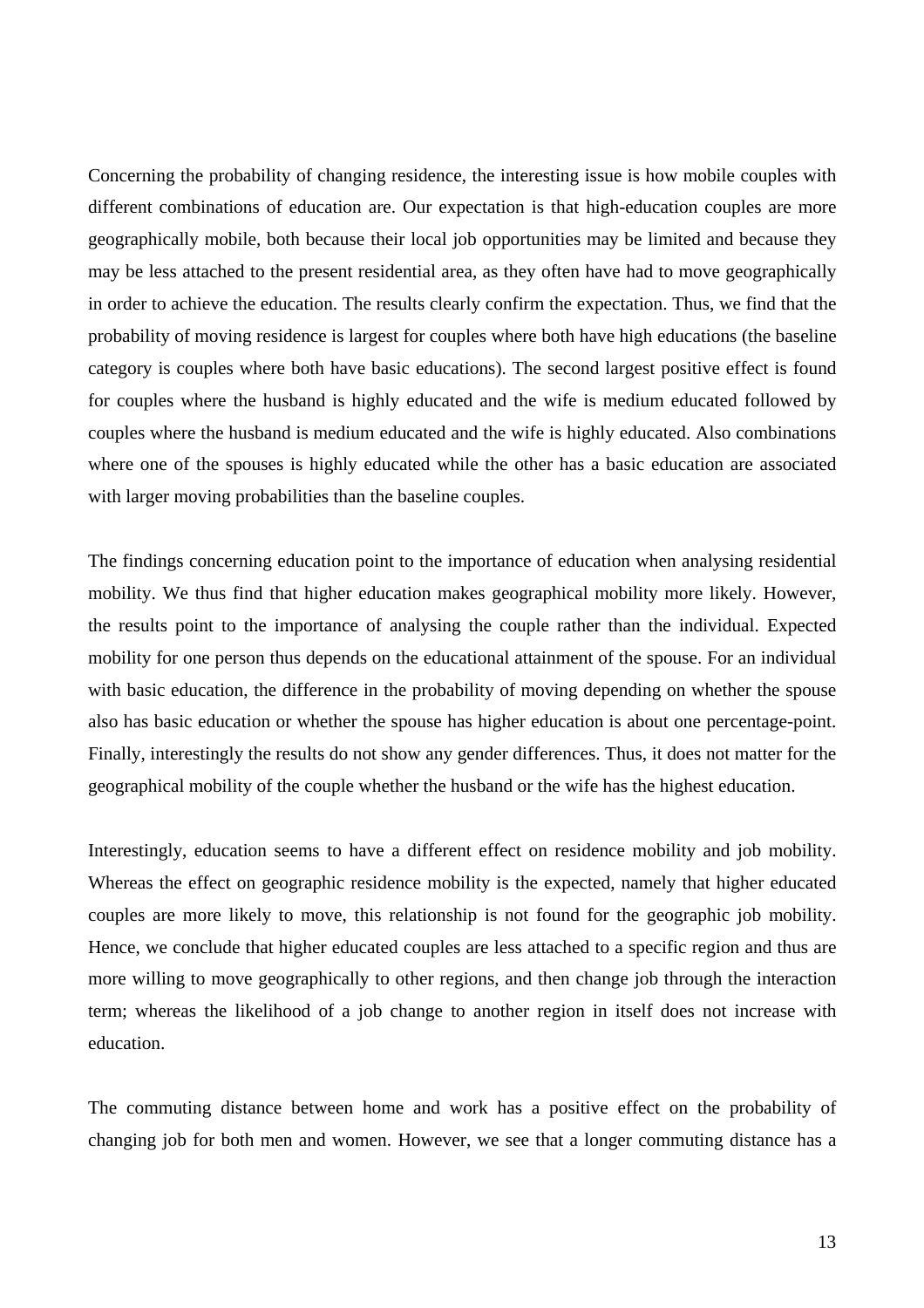greater impact on the women's probability of moving job then the men's. Taken together with the fact that women's average commuting distance is two-thirds of men's average commuting distance (Table 1), an interpretation is that women simply prefer to work closer to home than men - as mentioned earlier, possibly because of their family responsibilities.

When commuting distances are regarded too long, individuals can adjust either by changing job or by moving residence. However, for the couples in this analysis, adjusting by moving residence is more drastic than adjusting by changing job because the first also implies a change in the spouse's commuting distance. Consequently, it is not surprising that the marginal effect of the commuting distance is much larger in the job change equations than in the residence change equation. Rather than including the commuting distance of each spouse in the residence change equation, we include the maximum distance along with the difference in commuting distances. The maximum distance has no significant effect on the probability of moving residence; but the greater the difference between the commuting distances of the spouses, the lower is the probability of moving. The interpretation of this must be that the longest commuting distance does not matter in itself, but that given a maximum distance, the closer to home the other spouse works the lower is the probability of moving residence.

A number of housing variables are only included in the residence change equation. Relative to living in an owned residence, we find that the probability of moving is higher if the residence is rented or the owner information is missing. Thus, individuals living in an owned residence are less geographically mobile, as also found by e.g. Munch, Rosholm and Svarer (2003). The size of the residence per family member has a negative effect on the probability of moving, indicating that when the couple has found a residence that is large enough, the probability of moving away decreases. The duration in the same residence (defined as the same address) seems to have a positive impact on the probability of moving; however, the effect is negligible in size. Finally, couples are unexpectedly slightly more likely to move if they live in the Copenhagen area – a reason for this can be that housing prices have increased so much in the metropolitan area during the last decade that people are forced to move further away from the city in order to find affordable housing.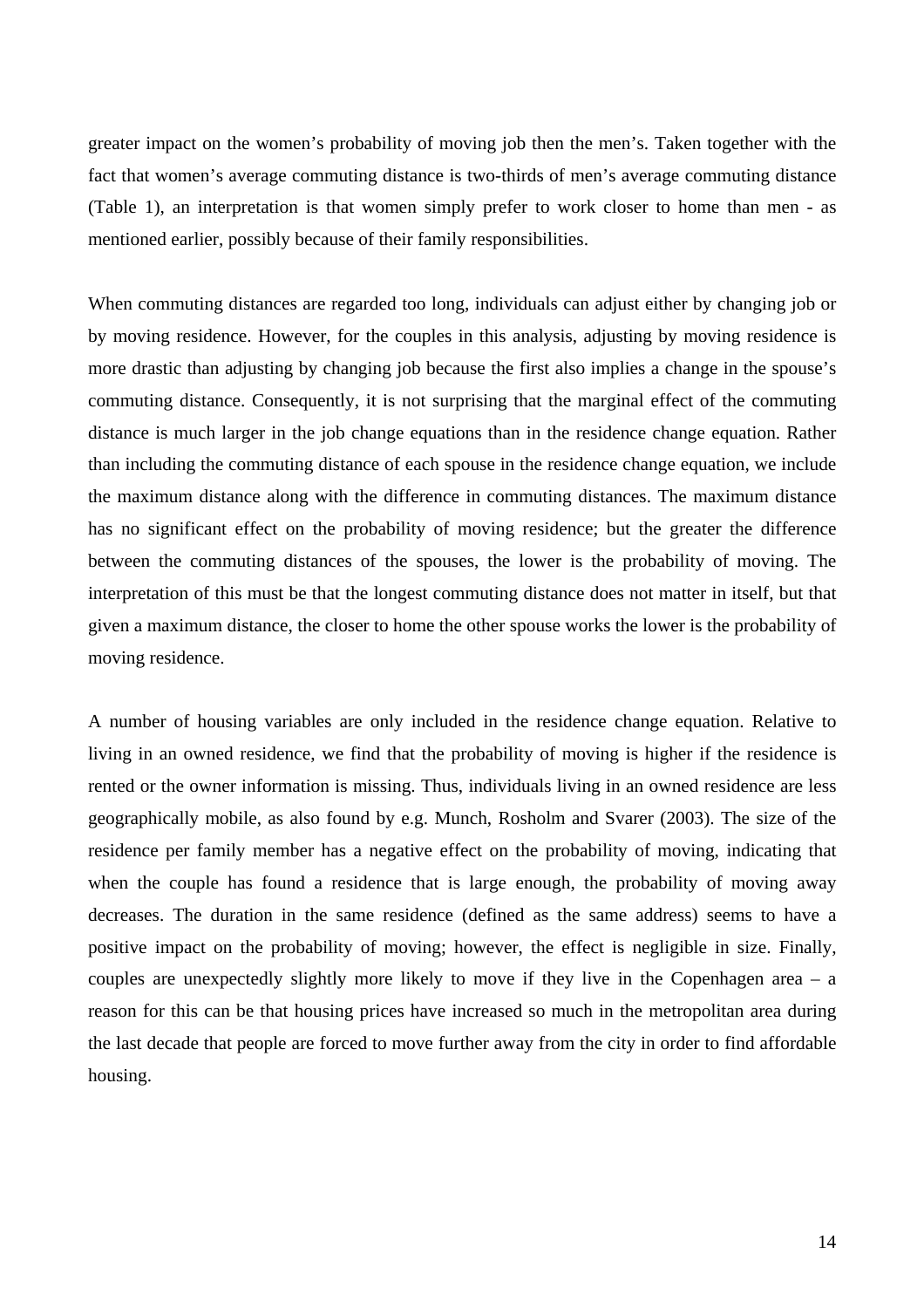Similar to the change of residence equation, some labour market specific variables are included in the job change equations. Years of labour market experience decrease the probability of changing job-region for both women and men, but with a decreasing magnitude for women (experience squared has a positive sign). This reflects that job changes (geographic or not) are more frequent in the beginning of the labour market career. Compared to employees in the private sector, employment in the public sector decreases the probability of changing jobs to another region for both men and women. This is as expected, because job turnover is generally larger in the private sector than in the public sector, whether the state government or the local government sector.

Finally, having a job in the Copenhagen area increases the probability of changing to a job in another area. Like for the residence mobility, this is somewhat contra-intuitive because the large concentration of jobs in Copenhagen should make moving for job reasons less necessary. However, as mentioned above the explanation might also here be the increasing house prices.

Table 3 around here

--------------------------------

--------------------------------

--------------------------------

Table 4 around here --------------------------------

## **5. Conclusion**

The purpose of this paper has been to analyse geographical mobility of Danish dual-earner couples. Contrary to previous analyses on Danish data, the focus is on the household as the decision-making unit. Based on register data for 1999 and 2000, we estimate the probability of the household changing residence to another commuting area within the country.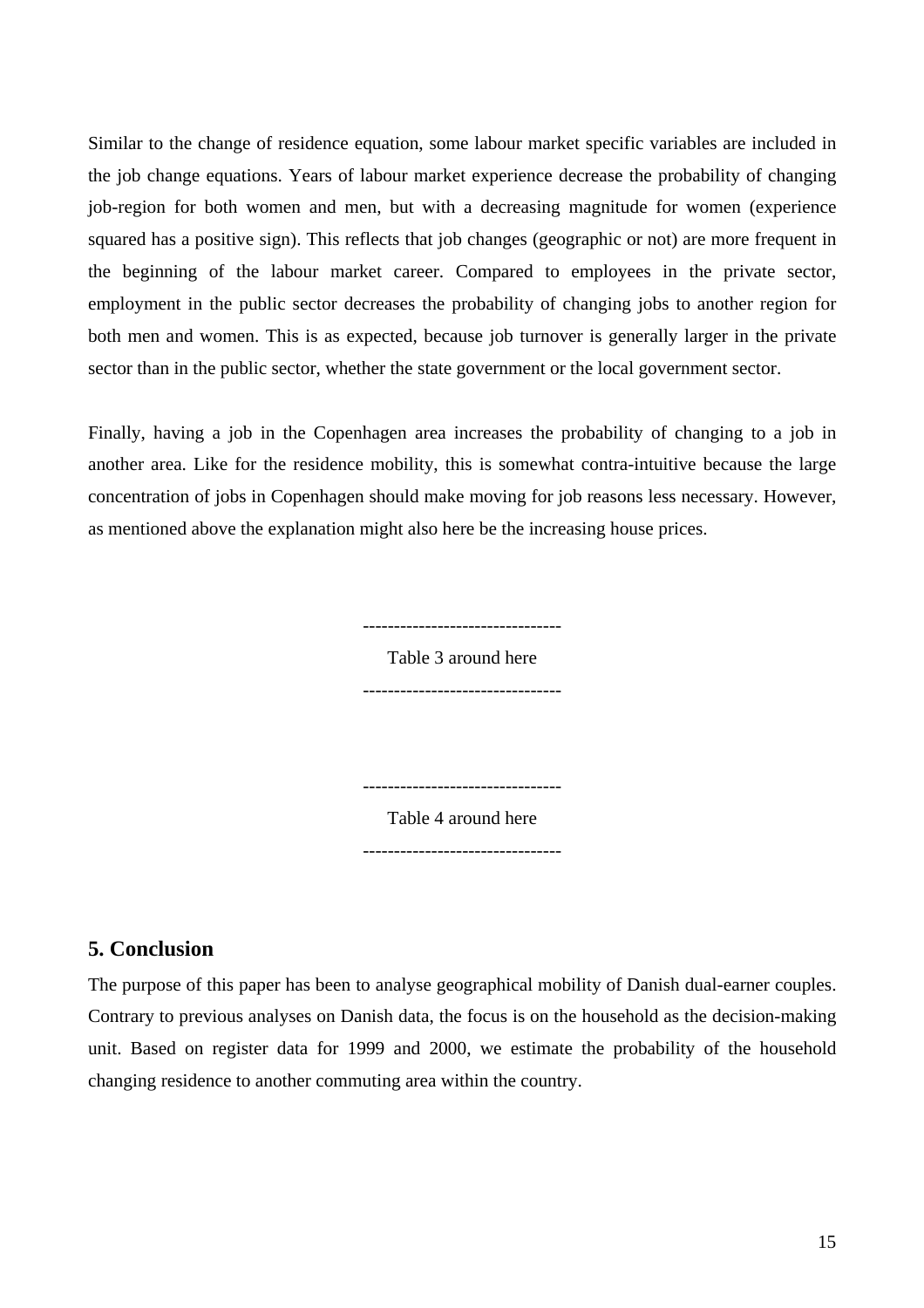Very often, a geographical residence change is followed by a geographical job change and vice versa; the link between the two being the commuting distance. Because the decision of moving residence and the decision of changing job to another geographical region is so closely linked, we analyse the job changing probability of both spouses together with the probability of moving residence taking the interrelationship between the three events into account.

As we want to focus on the relationship between family migration and geographic job mobility of both spouses, the analysis is limited to dual-earner couples aged 20-59 years. Consequently, we do not study life-cycle events such as marriage, divorce, or retirement. Residence mobility for these couples is lower than job mobility. Between 1999 and 2000, 2.6 pct. of the couples moved residence to another commuting area, while 11.9 pct. of the husbands and 9.8 pct. of the wives changed job to another commuting area.

Looking at the empirical results, the close link between the probabilities of the couple moving residence, the husband changing job, and the wife changing job is evident. In particular, the link from the residence move to the job-changing probabilities is strong. Thus, moving residence increases the probability of the wife changing to a new job by 14 pct-points, while the probability of the husband changing job increases by 57 pct-points. Especially for the men, the link between residence mobility and job mobility thus appear to be very strong. Also the opposite relationship matters; a job-change by the husband thus increases the probability of moving residence by 11 pctpoints, while a job-change by the wife increases the probability of moving residence by 9 pctpoints. This gender-difference, however, is not significant, i.e. the results do not support the hypothesis of the husbands being more important for the migration-decision than the wives. The results suggest that residence is more important than job for the geographic mobility decision.

Also regarding education, the findings are gender neutral. Thus, higher education makes moving residence more likely, no matter whether the wife or the husband have the longest education. The important variable seems to be the highest level of education within the couple, more than the educational level of either the husband or the wife.

Besides a residential move's impact on the job-changing probability, the largest gender-difference concerns the effect of the commuting distance. An increase in commuting distance increases the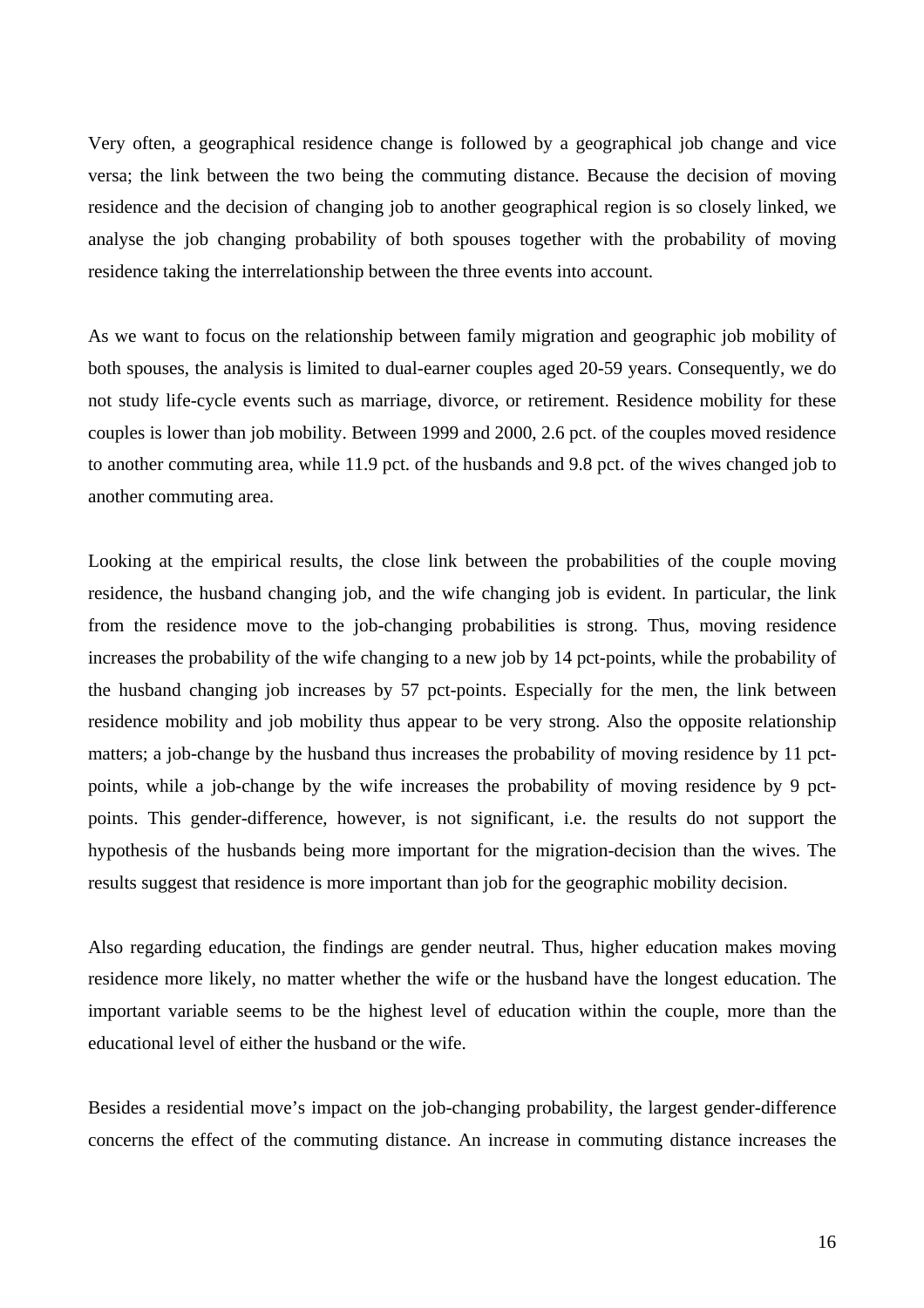wife's probability of changing job to another commuting area significantly more than it affects the husband. At the same time, women's average commuting distance is considerably shorter than men's average commuting distance. An explanation for this difference is that although active in the labour market, women are still the main responsible for the family and are thus inclined to work closer to home.

Summing up, the analysis in this paper gives new insight about the mechanisms of geographical mobility of Danish dual-earner couples and about the link between their residential mobility and geographic job mobility. The findings stress the importance of analysing geographical mobility in this manner. If policy-makers want to increase job-mobility within the country and induce labour to shift between regions, these issues must clearly be taken into account. Mobility-promoting initiatives must thus focus on families rather than individuals and must also recognize that for most families the choice of residence location dominates the choice of job location.

## **References**

Ahn, N., S. de la Rica and A. Ugidos (1999). Willingness to Move for Work and Unemployment Duration in Spain. *Economica* 66, 335-357.

Amemiya, T. (1974). Multivariate Regression and Simultaneous Equation Models When the Dependent Variables are Truncated Normal. *Econometrica* 42, 999-1021.

Amemiya, T. (1979). The Estimation of a Simultaneous Equation Tobit Model. *International Economic Review* 20(1), 169-181.

Andersen, A.K. (2000). *Commuting Areas in Denmark*. AKF, Copenhagen.

Bielbye, W.T. and D.D. Bielby (1992). I Will Follow Him: Family Ties, Gender-Role Beliefs, and Reluctance to Relocate for a Better Job. *The American Journal of Sociology* 97(5), 1241-1267.

Böheim, R. and M. Taylor (2002). Tied Down or Rome to Move? Investigating the Relationships between Housing Tenure, Employment Status and Residential Mobility in Britain. *Scottish Journal of Political Economy* 49(4), 369-92.

Danish Economic Council (2002). *Dansk Økonomi, efterår 2002 (Danish Economy, fall 2002)*. Copenhagen.

DaVanzo, J. (1978). Does Unemployment Affect Migration? – Evidence from Micro Data. *Review of Economics and Statistics* 60, 504-514.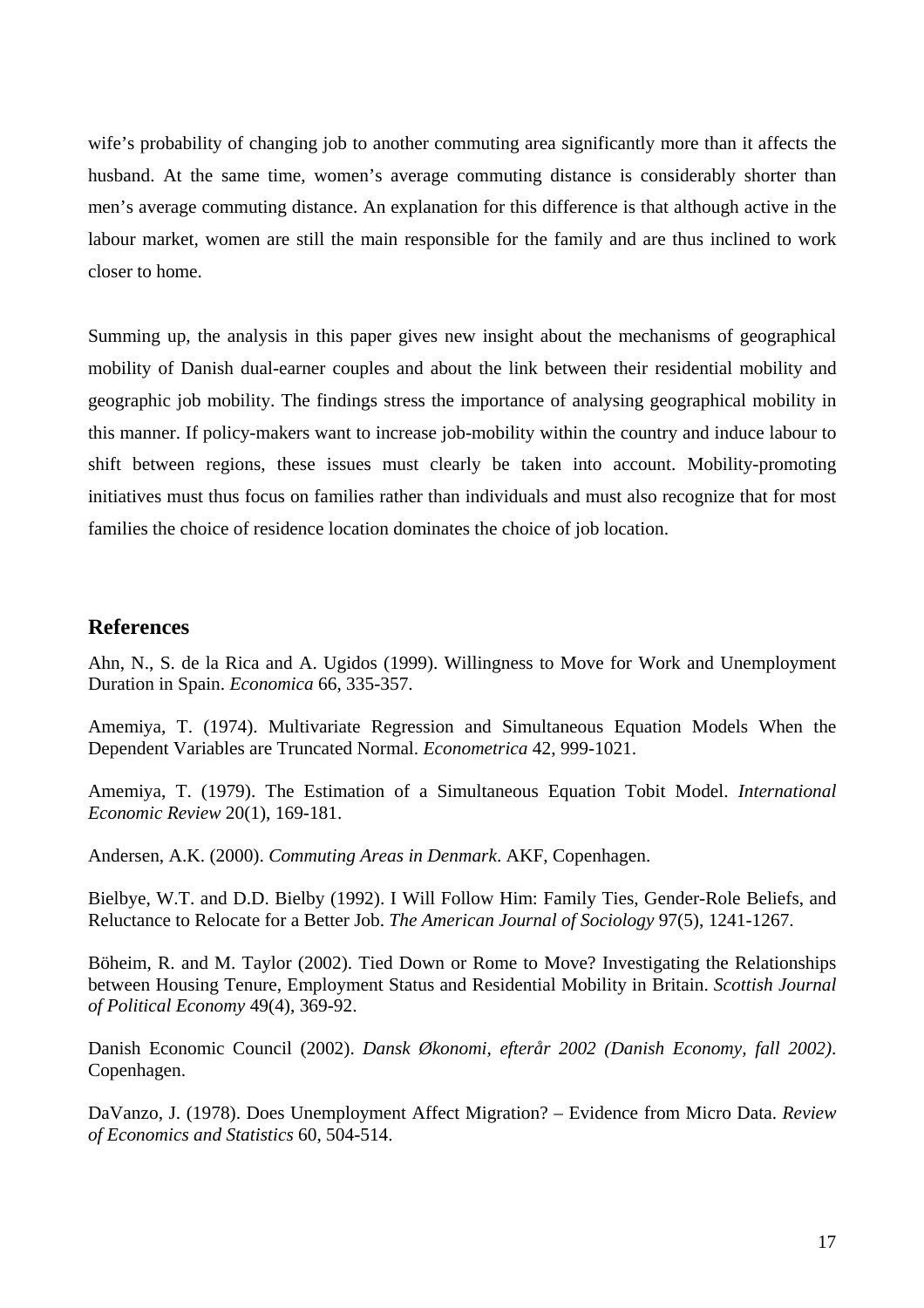Deding, M. and T. Filges (2004). *Derfor Flytter vi – Geografisk Mobilitet i den Danske Arbejdsstyrke (That's Why We Move – Geographical Mobility in the Danish Labour Force)*. The Danish National Institute of Social Research, Report 04:19.

Gardner, J., G. Pierre and A. Oswald (2001). *Moving for Job Reasons*. Department of Economics, University of Warwick.

Graversen, B.K., H. Hummelgaard, D. Lemmich og J.B. Nielsen (1997). Flytninger til og fra landkommunerne (Moves to and from rural municipalities). *AKF forlaget*, April 1997.

Greenaway, D., R. Upward and P. Wright, Peter (2002). *Structural Adjustment and the Sectoral and Geographical Mobility of Labour*. CEPR Discussion Papers 3662.

Greenwood, M.J. (1985). Human Migration: Theory, Models, and Empirical Models. *Journal of Regional Science* 25(4), 521-544.

Maddala, G. S. (1983). *Limited Dependent and Qualitative Variables in Econometrics*, Cambridge University Press, Cambridge.

Mincer, J. (1978). Family Migration Decisions. *The Journal of Political Economy* 86(5), 749-773.

Munch, J.R. (2002). *Har kommunal skat og service betydning for flyttemønstrene? (Does municipal tax and service matter for moving?)*. The Danish Economic Council, Working Paper 2002:2.

Munch, J.R., M. Rosholm and M. Svarer (2003). *Are Homeowners Really More Unemployed?.* IZA Discussion Paper 872.

Nivalainen, S. (2004). Determinants of Family Migration: Short Moves vs. Long Moves. *Journal of Population Economics* 17(1), 157-176.

Nordstrand, R. & A.K. Andersen (2002). Indkomster, flytninger og uddannelse (Incomes, moves and education). *AKF Forlaget*, København.

OECD (2000). *Employment Outlook, June 2000*. Paris.

Rasmussen, L.E. (2001). Flyttemønstre i socialt belastede boligområder (Moving in socially deprived areas). *AKF Forlaget*, February 2001.

Sandefur, G.D. and W.J. Scott (1981). A Dynamic Analysis of Migration: An Assessment of the Effects of Age, Family and Career Variables. *Demography* 18(3), 355-368.

Sandell, S.H. (1977). Women and the Economics of Family Migration. *The Review of Economics and Statistics* 59(4), 406-414.

Spilimbergo, A. and L. Ubeda (2004). Family Attachment and the Decision to Move by Race. *Journal of Urban Economics* 55, 478-497.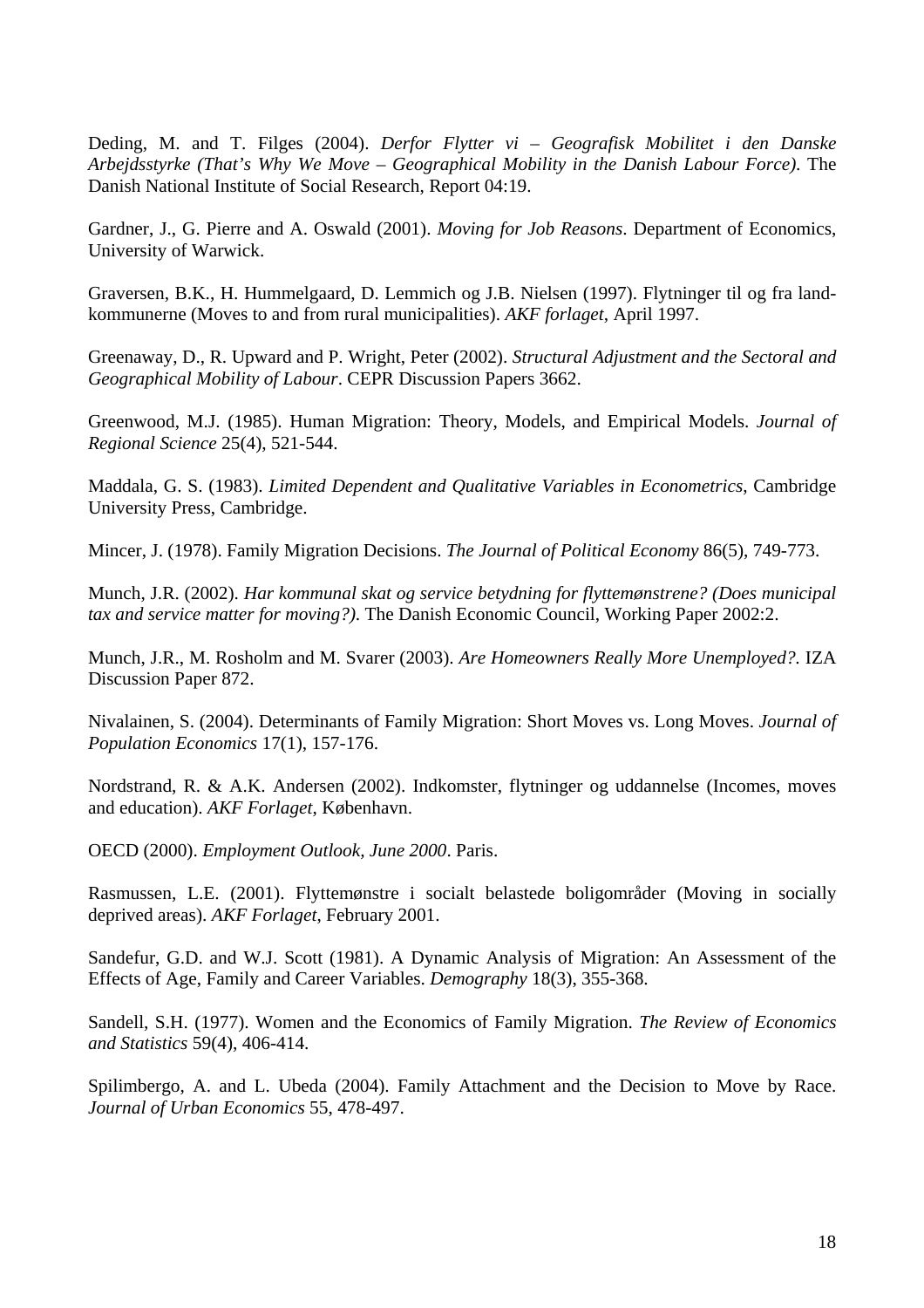Van Leuvensteijn, M and P. Koning (2004). The Effect of Homeownership on Labour Mobility in the Netherlands. *Journal of Urban Economics* 55, 580-596.

Van Ommeren, J., P. Rietveld and P Nijkamp (1999). Job Moving, Residential Moving, and Commuting: A Search Perspective. *Journal of Urban Economics* 46, 230-253.

Van Ommeren, J., P. Rietveld and P Nijkamp (2000). Job Mobility, Residential Mobility and Commuting: A Theoretical Analysis Using Search Theory. *The Annals of Regional Science* 34, 213- 232.

Van Ommeren, J. (2000). Job and Residential Search Behaviour of Two-Earner Households. *Papers in Regional Science* 79(4), 375-91.

Wayne T., D.J. Webber and F. Walton (2002). The School Leaving Intentions at the Age of Sixteen: Evidence from a Multicultural City Environment. *Economic Issues* 7(1), 1-14.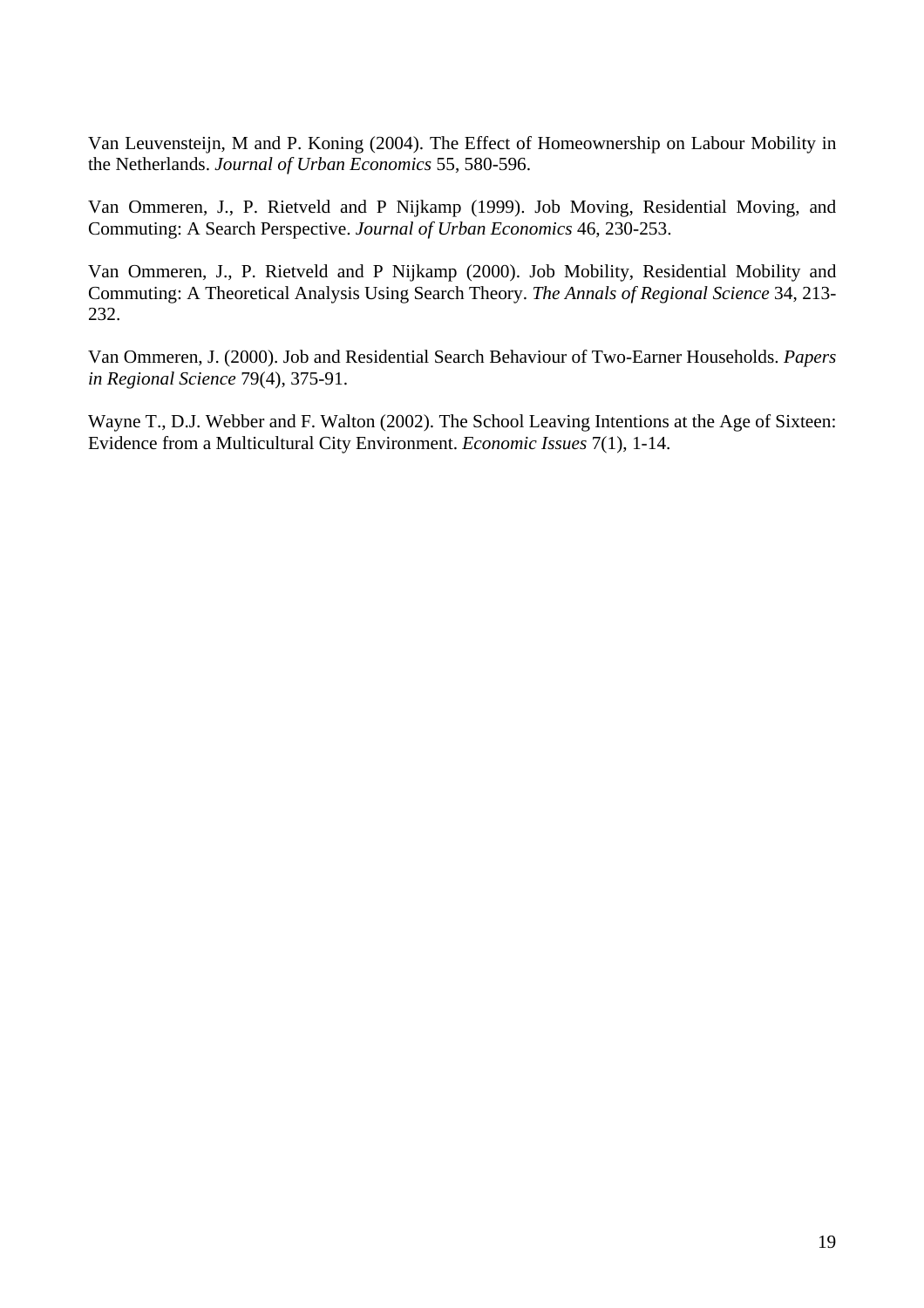## **Table 1. Means of variables, 1999**

|                                                |         | Couples   |         | Men       |         | Women     |  |
|------------------------------------------------|---------|-----------|---------|-----------|---------|-----------|--|
|                                                | Mean    | Std. Dev. | Mean    | Std. Dev. | Mean    | Std. Dev. |  |
| Change of residence (1999-2000)                | 0.026   | (0.160)   |         |           |         |           |  |
| Change of job (1999-2000)                      |         |           | 0.119   | (0.323)   | 0.098   | (0.298)   |  |
| $20-29$ years                                  | 0.146   | (0.353)   | 0.122   | (0.327)   | 0.170   | (0.376)   |  |
| 30-39 years                                    | 0.338   | (0.473)   | 0.306   | (0.461)   | 0.334   | (0.472)   |  |
| 40-49 years                                    | 0.342   | (0.474)   | 0.316   | (0.465)   | 0.315   | (0.465)   |  |
| 50-59 years                                    | 0.220   | (0.414)   | 0.256   | (0.437)   | 0.180   | (0.385)   |  |
| Age difference                                 | 3.193   | (2.969)   |         |           |         |           |  |
| Number of children                             | 0.988   | (1.020)   |         |           |         |           |  |
| Oldest child 0-2 years                         | 0.070   | (0.256)   |         |           |         |           |  |
| Oldest child 3-6 years                         | 0.109   | (0.312)   |         |           |         |           |  |
| Oldest child 7-17 years                        | 0.385   | (0.487)   |         |           |         |           |  |
| Low education                                  |         |           | 0.247   | (0.431)   | 0.283   | (0.450)   |  |
| Medium education                               |         |           | 0.666   | (0.471)   | 0.666   | (0.472)   |  |
| High education                                 |         |           | 0.087   | (0.281)   | 0.051   | (0.221)   |  |
| Finished education                             |         |           | 0.009   | (0.094)   | 0.019   | (0.138)   |  |
| Male low - female low                          | 0.102   | (0.303)   |         |           |         |           |  |
| Male low - female medium                       | 0.139   | (0.346)   |         |           |         |           |  |
| Male low - female high                         | 0.005   | (0.074)   |         |           |         |           |  |
| Male medium - female low                       | 0.171   | (0.376)   |         |           |         |           |  |
| Male medium - female medium                    | 0.478   | (0.500)   |         |           |         |           |  |
| Male medium - female high                      | 0.018   | (0.131)   |         |           |         |           |  |
| Male high - female low                         | 0.009   | (0.096)   |         |           |         |           |  |
| Male high - female medium                      | 0.049   | (0.215)   |         |           |         |           |  |
| Male high - female high                        | 0.028   | (0.166)   |         |           |         |           |  |
| Distance between home and work (in km)         |         |           | 15.567  | (28.557)  | 9.698   | (19.002)  |  |
| Max distance between home and work             | 20.073  | (31.149)  |         |           |         |           |  |
| Distance difference                            | 14.880  | (29.266)  |         |           |         |           |  |
| Owned housing                                  | 0.800   | (0.400)   |         |           |         |           |  |
| Rented housing                                 | 0.194   | (0.395)   |         |           |         |           |  |
| Missing owner information                      | 0.006   | (0.079)   |         |           |         |           |  |
| Size of residence per family member (in $m2$ ) | 48.673  | (25.042)  |         |           |         |           |  |
| Residence duration (in years)                  | 10.561  | (9.488)   |         |           |         |           |  |
| Residence in Copenhagen area                   | 0.351   | (0.477)   |         |           |         |           |  |
| Labour market experience (in years)            |         |           | 19.146  | (9.042)   | 15.052  | (8.210)   |  |
| Private sector                                 |         |           | 0.768   | (0.422)   | 0.524   | (0.499)   |  |
| Municipal (public) sector                      |         |           | 0.124   | (0.330)   | 0.397   | (0.489)   |  |
| Government (public) sector                     |         |           | 0.108   | (0.311)   | 0.078   | (0.268)   |  |
| Job in Copenhagen area                         |         |           | 0.371   | (0.483)   | 0.361   | (0.480)   |  |
| Number of observations                         | 451,964 |           | 451,964 |           | 451,964 |           |  |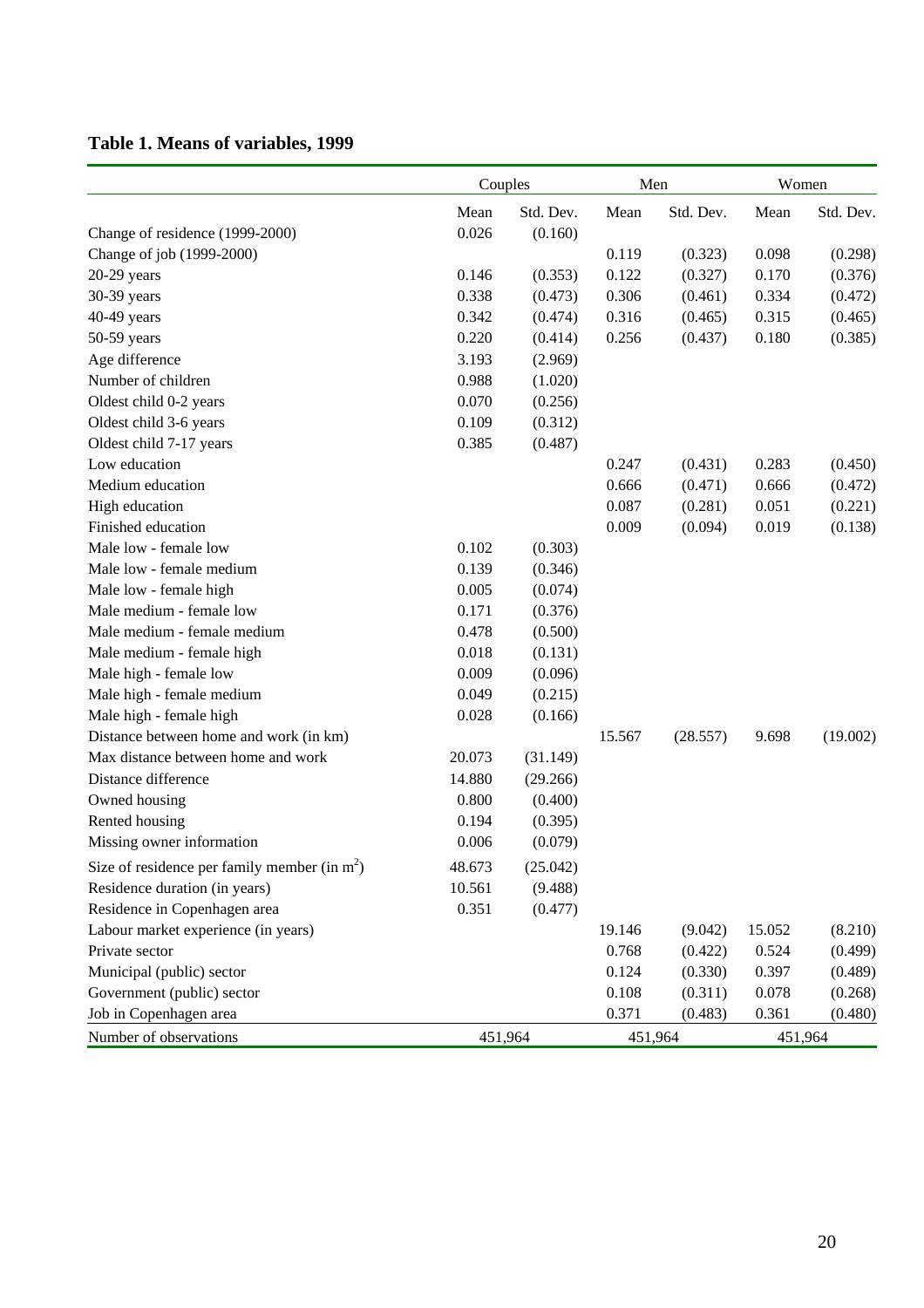|                     |        |        | Male job change Female job change Male and female job change |
|---------------------|--------|--------|--------------------------------------------------------------|
| No residence change | 11.33% | 9.25%  | 1.61%                                                        |
| Residence change    | 31.34% | 31.51% | 14.62%                                                       |

## **Table 2. Relationship between change of residence and change of job**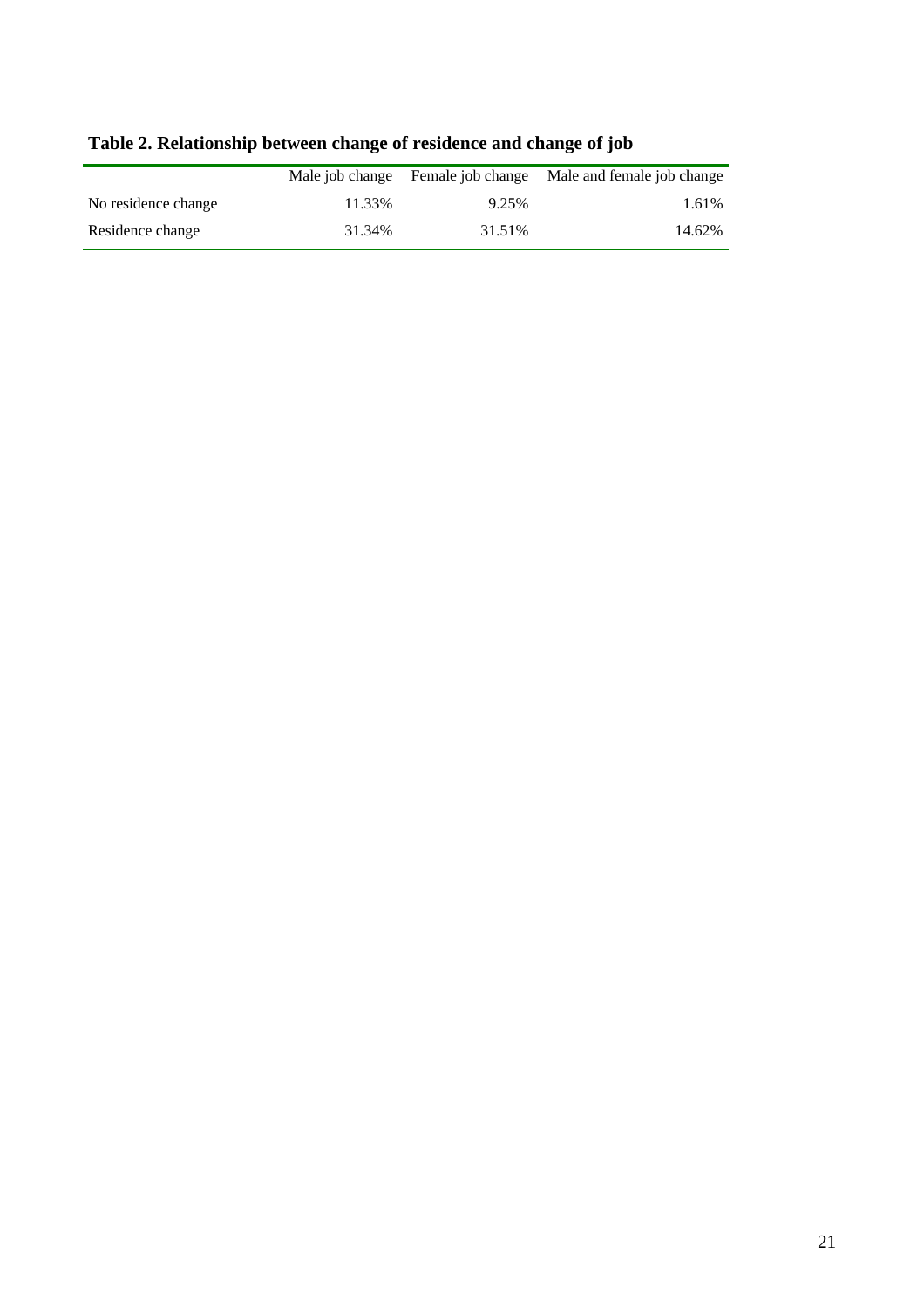|                                        | Change of residence |          | Change of his job |                    | Change of her job |          |
|----------------------------------------|---------------------|----------|-------------------|--------------------|-------------------|----------|
|                                        | Coef.               | Std. Err | Coef.             | Std. Err           | Coef.             | Std. Err |
| Changed residence                      |                     |          | $1.738***$        | (0.123)            | $0.649***$        | (0.131)  |
| Changed his job                        | 1.199 ***           | (0.181)  |                   |                    | $0.560$ ***       | (0.048)  |
| Changed her job                        | $1.016***$          | (0.168)  | $0.294$ ***       | (0.041)            |                   |          |
| 30-39 years                            | $0.040*$            | (0.015)  | $-0.102$ ***      | (0.009)            | $-0.088$ ***      | (0.009)  |
| 40-49 years                            | $-0.083$ ***        | (0.021)  | $-0.179$ ***      | (0.012)            | $-0.182$ ***      | (0.012)  |
| 50-59 years                            | $-0.164$ ***        | (0.026)  | $-0.251$ ***      | (0.014)            | $-0.370$ ***      | (0.014)  |
| Age difference                         | 0.003               | (0.002)  |                   |                    |                   |          |
| Number of children                     | $-0.080$ ***        | (0.011)  |                   |                    |                   |          |
| Oldest child 0-2 years                 | $0.062**$           | (0.019)  |                   |                    |                   |          |
| Oldest child 3-6 years                 | $-0.100$ ***        | (0.024)  |                   |                    |                   |          |
| Oldest child 7-17 years                | $-0.274$ ***        | (0.025)  |                   |                    |                   |          |
| Medium education                       |                     |          | $-0.028$ ***      | (0.006)            | $-0.026$ ***      | (0.006)  |
| High education                         |                     |          | $-0.081$ ***      | (0.010)            | $-0.003$          | (0.013)  |
| Finished education                     |                     |          | $0.159***$        | (0.023)            | $0.180***$        | (0.017)  |
| Male basic female medium education     | $0.096$ ***         | (0.018)  |                   |                    |                   |          |
| Male basic female high education       | $0.201$ ***         | (0.050)  |                   |                    |                   |          |
| Male medium female basic education     | $0.081$ ***         | (0.018)  |                   |                    |                   |          |
| Male medium female medium education    | $0.142***$          | (0.016)  |                   |                    |                   |          |
| Male medium female high education      | $0.267$ ***         | (0.031)  |                   |                    |                   |          |
| Male high female basic education       | $0.216***$          | (0.041)  |                   |                    |                   |          |
| Male high female medium education      | $0.310***$          | (0.023)  |                   |                    |                   |          |
| Male high female high education        | $0.359***$          | (0.026)  |                   |                    |                   |          |
| Distance between home and work (in km) |                     |          | $0.664$ ***       | (0.008)            | $1.096$ ***       | (0.012)  |
| Maximum distance                       | 0.145               | (0.058)  |                   |                    |                   |          |
| Difference in distance                 | $-0.206$ ***        | (0.046)  |                   |                    |                   |          |
| Rented housing                         | $0.497$ ***         | (0.011)  |                   |                    |                   |          |
| Missing owner information              | $0.141*$            | (0.045)  |                   |                    |                   |          |
| Size of residence per family member    | $-0.271$ ***        | (0.028)  |                   |                    |                   |          |
| Residence duration (in years)          | $-0.012$ ***        | (0.001)  |                   |                    |                   |          |
| Residence in Copenhagen area           | $0.036*$            | (0.012)  |                   |                    |                   |          |
| Labour market experience (in years)    |                     |          | $-0.015$ ***      | (0.001)            | $-0.039$ ***      | (0.002)  |
| Labour market experience squared       |                     |          | 0.002             | (0.004)            | $0.071$ ***       | (0.005)  |
| Municipal (public) sector              |                     |          | $-0.179$ ***      | (0.009)            | $-0.071$ ***      | (0.006)  |
| State (public) sector                  |                     |          | $-0.140$ ***      | (0.009)            | $-0.193$ ***      | (0.011)  |
| Job in Copenhagen area                 |                     |          | $0.183$ ***       | (0.006)            | $0.230***$        | (0.006)  |
| Constant                               | $-2.203$ ***        | (0.041)  | $-1.025$ ***      | (0.016)            | $-1.090$ ***      | (0.014)  |
| Pseudo R2                              | 0.1437              |          | 0.0732            |                    | 0.0956            |          |
| Number of observations                 | 451,964             |          |                   | 451,964<br>451,964 |                   |          |

## **Table 3. The probability of changing residence and changing job, 1999-2000**

\*\*\* significant at 0.01%-level, \*\* significant at 0.1%-level, \* significant at 1%-level